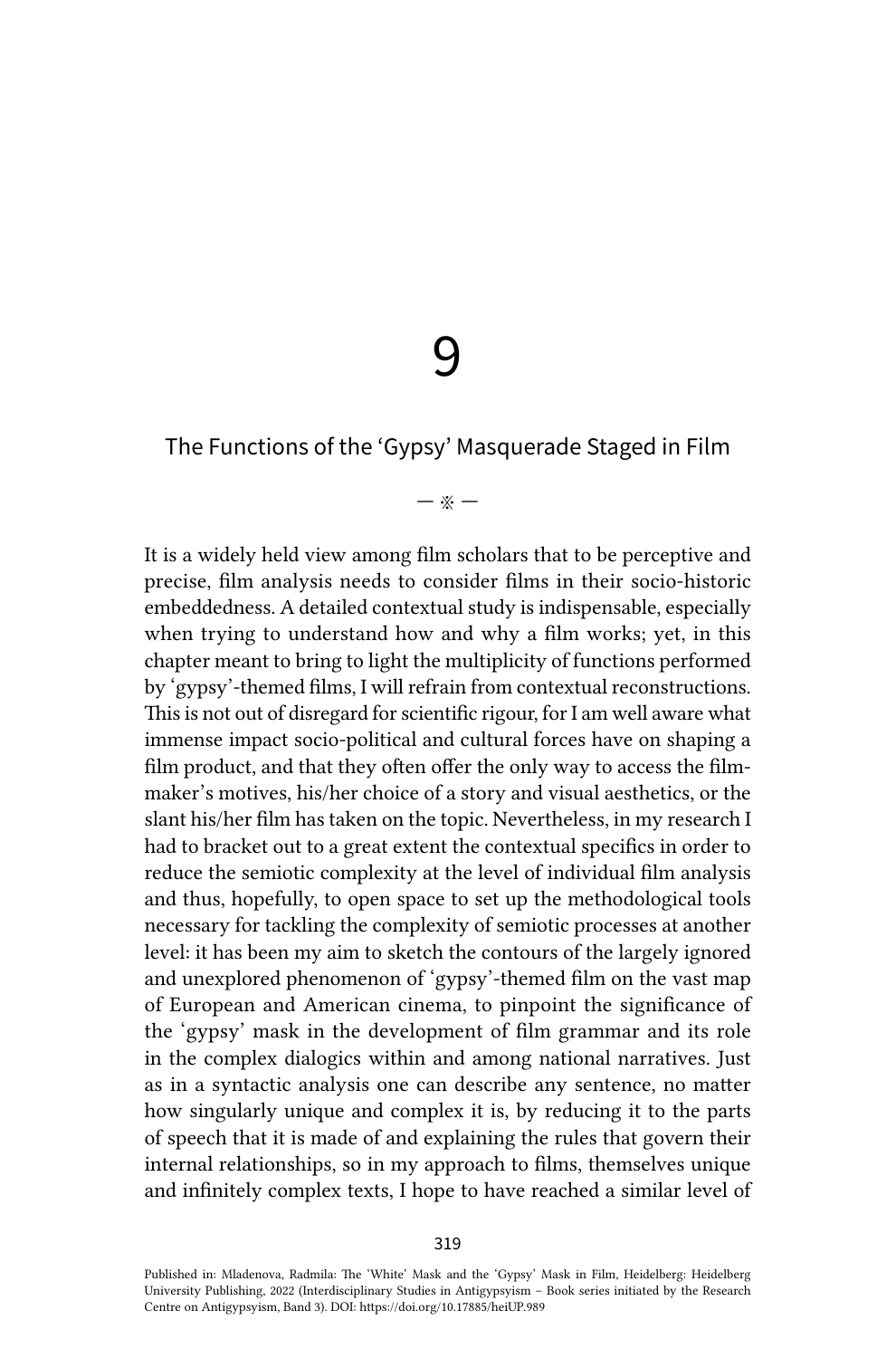analytical abstraction. It should help me demonstrate that the 'gypsy' mask is not an exchangeable decorative element that adds colour to the surface of the big screen, but that it represents an indispensable part of cinematic language, a core element of European cultural grammar without which it would be impossible to imagine ourselves the way we do today.

All the while, my essentially pluricentric approach to 'gypsy'-themed films does not eschew questions that probe into the film's socio-historical context or take an interest in the film's reception by popular and professional audiences; quite the contrary, for it is mandatory to ask: What functions does a 'gypsy'-themed film fulfil at a particular historical stage of development for a given national culture? Did 'gypsy' themed films, for instance, play a specific role for fascist/communist/ capitalist political regimes in Europe in the twentieth century and what is this role? (For the National Socialist regime in Germany, for Franco's dictatorship in Spain, for the Socialist Bloc during the Cold War, as well as for Western Europe, for the period of transition after the Fall of the Berlin Wall, and so on?) What is the unstated purpose of staging the 'gypsy' mask on the big screen? What unspoken needs of the national majority are met through the story, what socio-political anxieties are alleviated, what kind of identity crises are stabilised? The response of the various audiences is also symptomatic of the functions a film performs, so it is also necessary to ask: What is the general reception of the work? Who is praised in filmmaking circles and for what? Who profits directly from the film's success and who is excluded from that success?

It is obvious that a sustained contextual study, one that gives satisfying answers to all these questions while focusing on one film or a wave of 'gypsy'-themed film in a given national culture, will fill the pages of an entire book. And it is to be hoped that the current research would serve as an impetus for such future studies, in which film scholars pay close attention to concrete socio-political realities and the way 'gypsy'-themed films address and help shape these realities. In this final chapter, though, I will limit myself to an overview of the five broad functions that 'gypsy'-themed films perform within national cultures but also at the supranational level of the European semiosphere, in an attempt to refract, restructure and wrap up the findings presented in the preceding eight chapter through the lens of functionality. As we have already seen, the cinematic spectacle of the 'gypsy' mask fulfils an array of disparate functions and these are not dissimilar to the functions identified in relation to blackface minstrel shows (see here Saxton;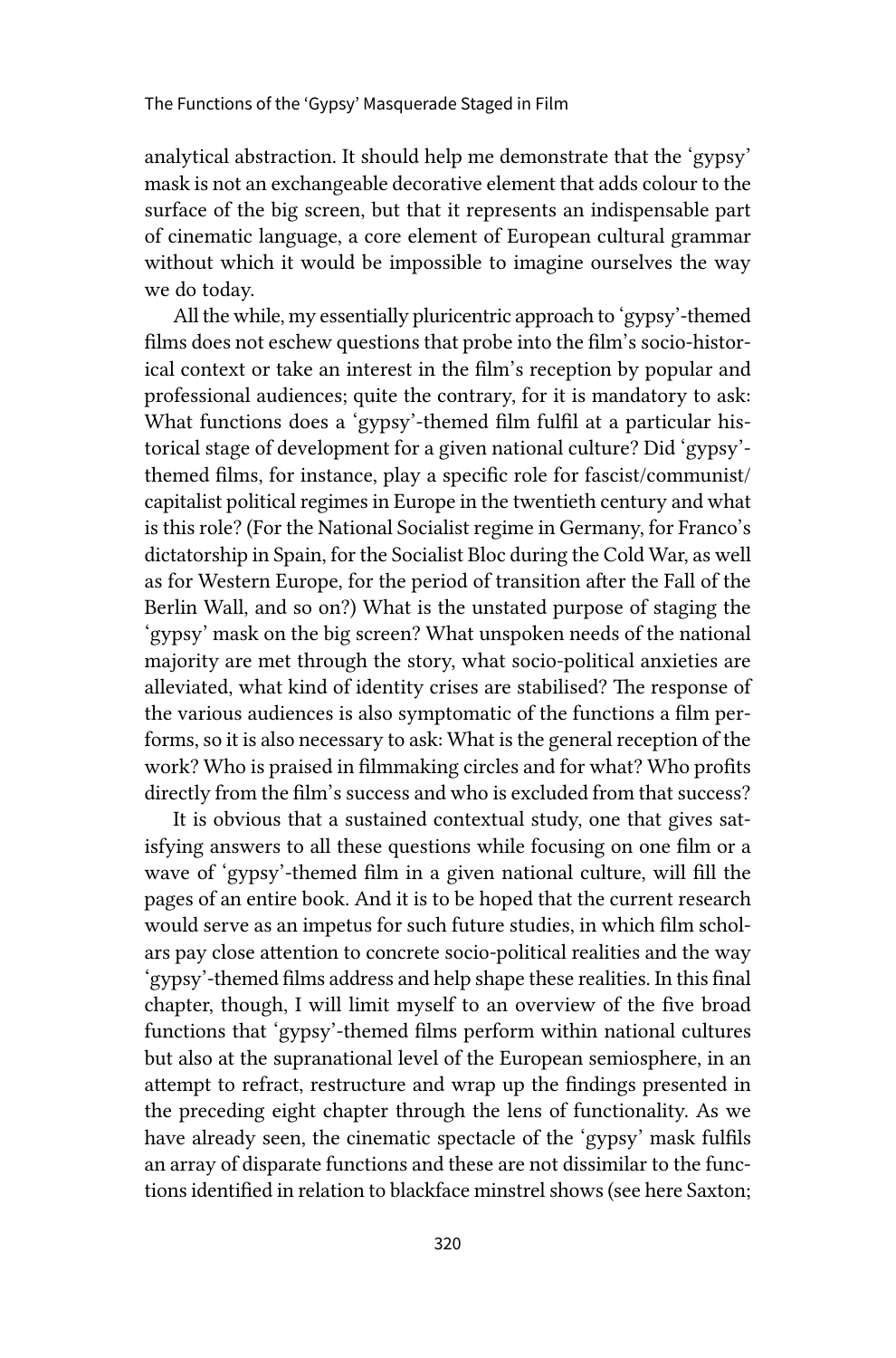Roediger; and Rogin); we can distinguish the following five main types of functions: aesthetic, disciplining, carnival, subversive and socially integrative. The 'gypsy' mask is ubiquitous in film narratives and therefore it can endow figures and stories with a high level of visibility (aesthetic function). The enactment of the 'gypsy' mask, in turn, may be used in a way that stabilises the norm-setting 'white' mask by way of ostracising and punishing deviance (disciplining function); it may be used in a way that enables filmmakers to give vent to pent-up emotions and broach taboo topics (carnival/expressive function); or it may enable them to voice a critical view of the 'white' mask and put forward alternative models of social cohesion (subversive function). The subversive potential of the 'gypsy' figure may also add a measure of self-reflexivity and/or true originality to the film, two aspects of great cultural significance. Just as in blackface minstrel shows, the performance in 'gypsy' mask may have a strong uplifting effect on the professional career of the 'white' filmmaking crew, elevating the film director and the lead actors – and sometimes even the national cinema they represent – to the first ranks of the international film scene (socially integrative function). These are, in a nutshell, the five main functions that 'gypsy'-themed films may have and often simultaneously, which explains the complex aggregate of messages that could be contained within one film as well as its ability to address with equal success a broad variety of audiences.

## 9.1 Aesthetic Function

The fictive-discursive entity that, to facilitate the analysis of film images, we have called here the 'gypsy' mask is, from a filmmaker's perspective, a very economic and expedient visual storytelling tool: it is universally decipherable, it is easy to mark and stage on the big screen and it is unusually malleable, both in narrative and iconographic terms. The 'gypsy' mask is an ingrained part of the language of European art, having been instrumental in the development of European classist, racialising and nation-building discourses for the past five centuries, and as such it enjoys a truly universal recognisability. At the same time, not much artifice is needed to evoke this fictional phantasm in the spectator's mind: it is enough to bring into use the label 'gypsy' and furnish its disparaged dark-haired bearer with one or more clichéd accessories, such as a striped blanket, a pair of golden hoop earrings, a golden tooth flashing amid dark, bushy facial hair (for the men) or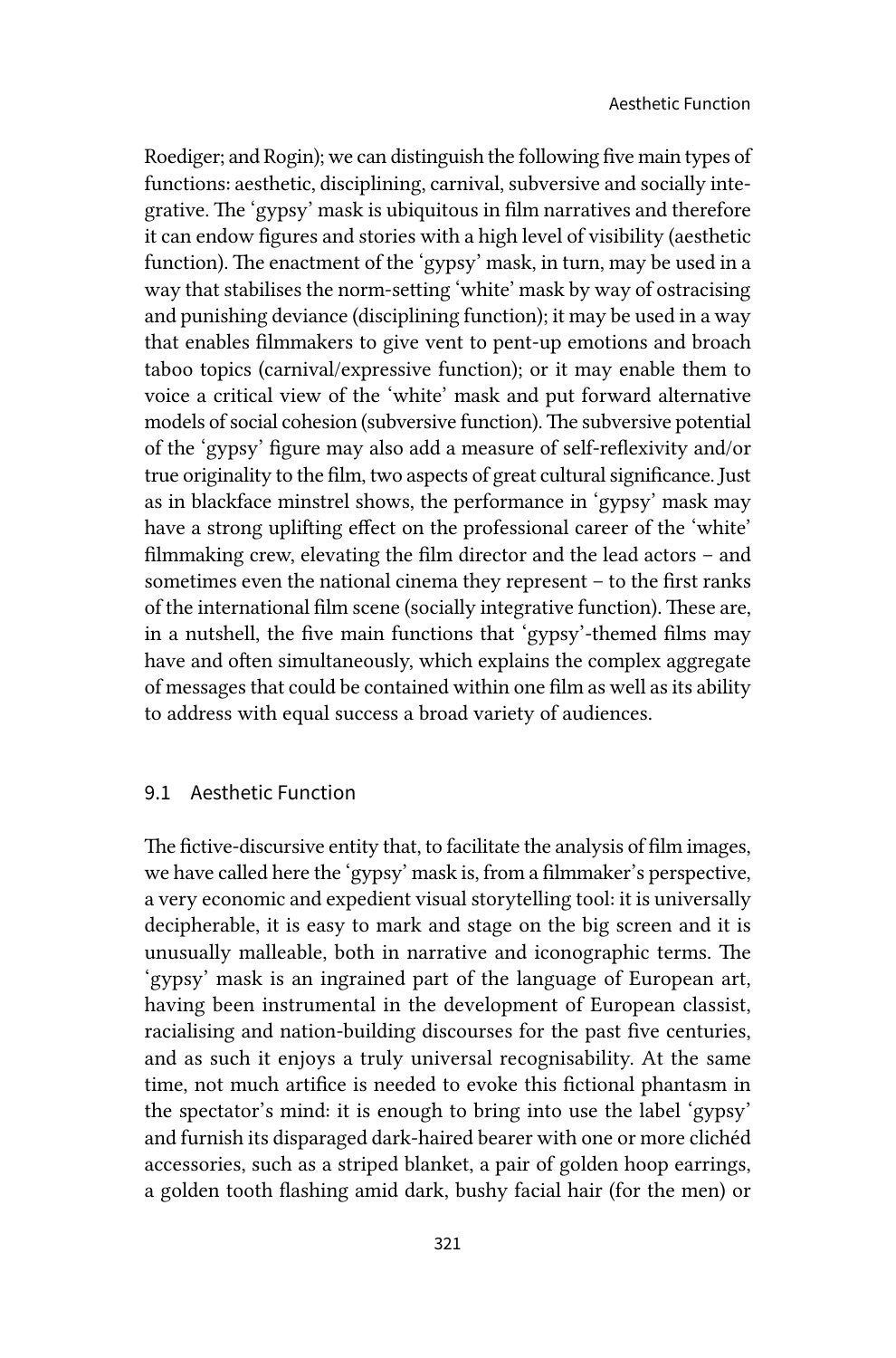while taking a pull at a pipe (for the women), darker than 'normal' skin, or some eye-catching facial feature (eyes of different colour, unusual physiognomy, missing front teeth, a crude body tattoo). This imaginary phantasm is so pliable that it can be juxtaposed, as the polar-opposite ethno-social bottom, to practically any dominant norm, be it the one embodied by European aristocrats, the bourgeois, or the heroic working class from the Eastern bloc, and, as a visual signifier of the ethno-social lowlife, the 'gypsy' mask can be assigned almost any expedient and generally deviant quality.

Furthermore, there is one more crucial stylistic advantage to the 'gypsy' construct: it is a universally recognisable figure with an ethnic tag that is colour coded as 'non-white'/'black' in such a way that its colouring conveys simultaneously at least four distinct meanings: an archetypal black where the colour signifies lack of light or darkness, a religious black which is a direct reference to the devil and the colour of its body (cf. Brittnacher, *Leben* 230–232), a psychological black where the colour stands for the unconscious, and a racialising, epidermal black where the colour is used to brand the entire minority, $143$  and this in spite of the actual fact that Roma are phenotypically as diverse as most other European groups (see Sections 1.4.1 and 5.4.2). Of all groups with an ethnic tag in Europe, the Roma are the ones who are still scapegoated aesthetically in the arts today,<sup>144</sup> and importantly this is done via the language of the dominant medium of modernity, film, in both its black-and-white and colour stages of development; the Roma are aesthetically scapegoated in the sense that the entire

- 143 The Roma scholar Ian Hancock opens his book *The Pariah Syndrome* with an illuminating quotation from the work of Sam Beck, an American fellow scholar who has conducted extensive fieldwork in Romania: "Romanians who are in administrative government and political positions of authority, explain the Tsigani [a racial slur for the Roma] situation by referring to America. 'You know,' they say, 'The Tsigani are like your Negroes: foreign, lazy, shiftless, untrustworthy and black'" (2).
- 144 Two other Europe-based groups with an ethnic tag that have traditionally been seen as 'black' are the Irish and the Jews. Dyer points out that "[f]or much of British history, the Irish have been looked down upon as black", whereas the Jews have "constituted the limit case of whiteness" but were regarded as 'black' in Nazi Germany (52–57). On the ambivalent whiteness and racialisation of the Irish, see also Heinz. Tellingly, while discussing the 'gypsy' romance of *Madonna of the Seven Moons* (1944), Sue Harper comments that it is mandatory for cultural historians to explore the role of marginal groups in popular cultural forms in Britain, because "[they] provide a way of exploring the limits of social pollution that is, of negotiating the boundary between the pure and the impure, the safe and the dangerous" ("Madonna" 51).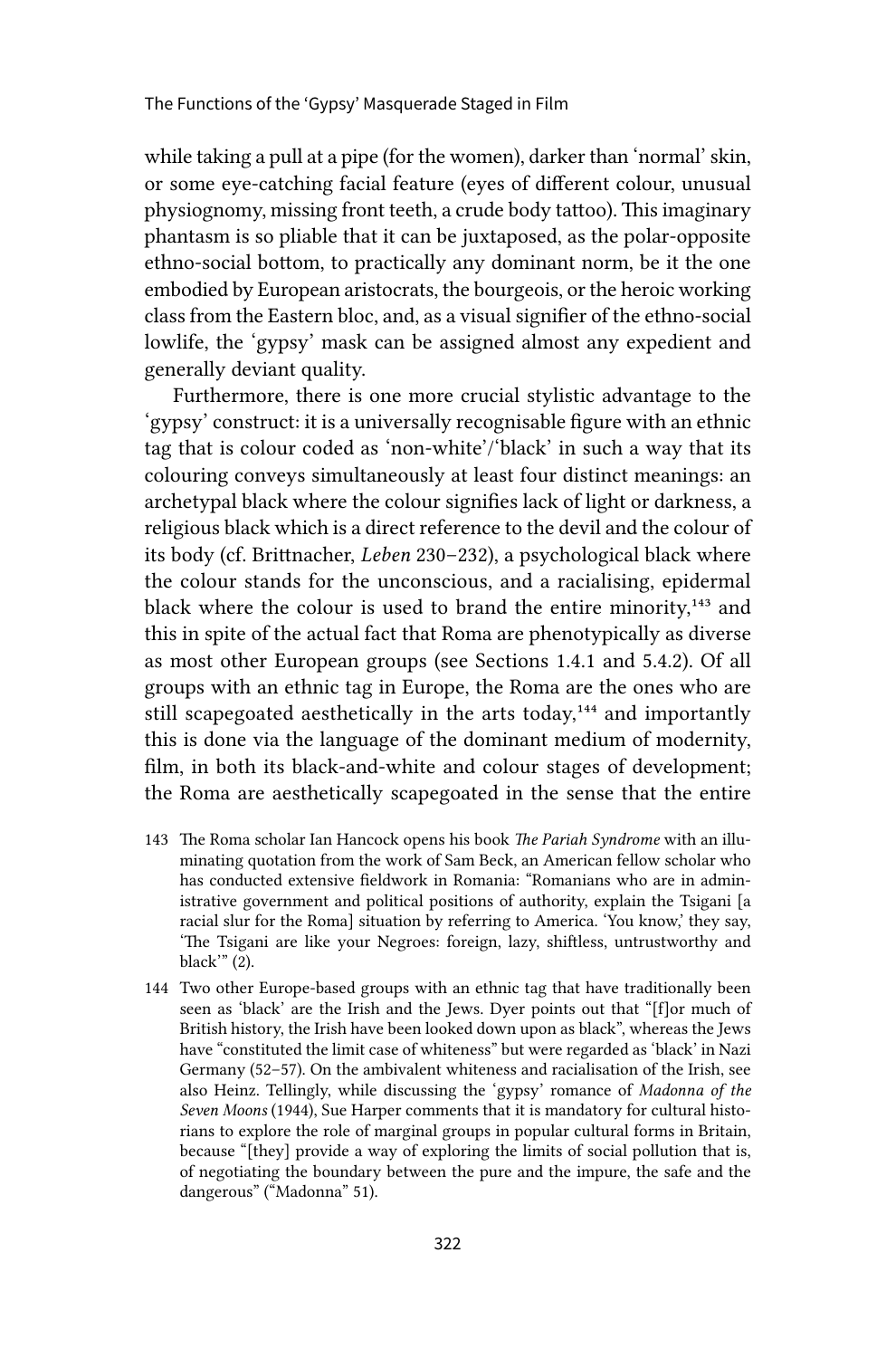minority has been consistently linked to a fictional figure playacting the colour-coded role of the 'gypsy' mask. In symbolic terms, this means that as a group the Roma are fully assigned to the dark side of the black:white divide and thus limited to performing the 'black' role in 'black' stories or in stories which didactically juxtapose the 'gypsy' mask to the 'white' mask.

In purely pictorial terms, a local 'black' figure with an ethnic tag is indispensable for the cultural realm of the Old Continent, whose populace self-fashions itself as 'white' in 'ethno-racial' terms. Put in other words, it is impossible to create a realist image that compliments the European ruling elites or the dominant national cultures for their the 'social' or 'ethno-racial' 'whiteness' without making use of a local 'black' figure. Artistic language operates through value contrasts, and since there are no absolute values in the extra-diegetic world that it can draw upon, it creates its own values inside the semiotic system of the film. This is what makes the 'gypsy' mask – stylised as the quintessentially 'non-white' Europe-based figure – a ready-made, energy-saving 'black' construct of great storytelling power.<sup>145</sup> It is ideally suited to bringing the 'white' mask into relief and it can have this effect not only in visual terms as in the black-and-white aesthetics of early film but also narratively. Being a hybrid aggregate of visual and semantic attributes, the 'gypsy' mask is, thus, capable of furnishing a psychological *trompe l'oeil* of a shared reality.

This is the reason why the 'black' figure of the ubiquitous 'gypsy' has also become an indispensable element – narratively and stylistically – in the multi-directional flow of group identity narratives that compete on a metric of Europeanness and thus shape the dynamics of the European semiosphere. Notably, this flow of competitive narratives is paced asynchronously within and across its various, hierarchically structured zones, zones linked to the key organising concepts of modern life – social class, 'ethno-racial' group, nation, broader geopolitical

145 Paying critical attention to "the process of literarization" to which the Western imaginary has subjected 'gypsies', Katie Trumpener points out that over the course of the nineteenth century, 'gypsy' figures came to be used increasingly as a textual effect (849, cf. 869); stylised, exoticised and reduced to "'generic' figures of mystery, adventure, and romance", they not only became "a mainstay of the new genre of the fantastic" but played an integral part in the formation of literary tradition itself, "acting as figurative keys to an array of literary genres and to the relations between them" (869, 873). Listing literary works on the 'gypsy' theme, the scholar drives her point home by observing that these works are "virtually synonymous with the modern European literary canon" (874).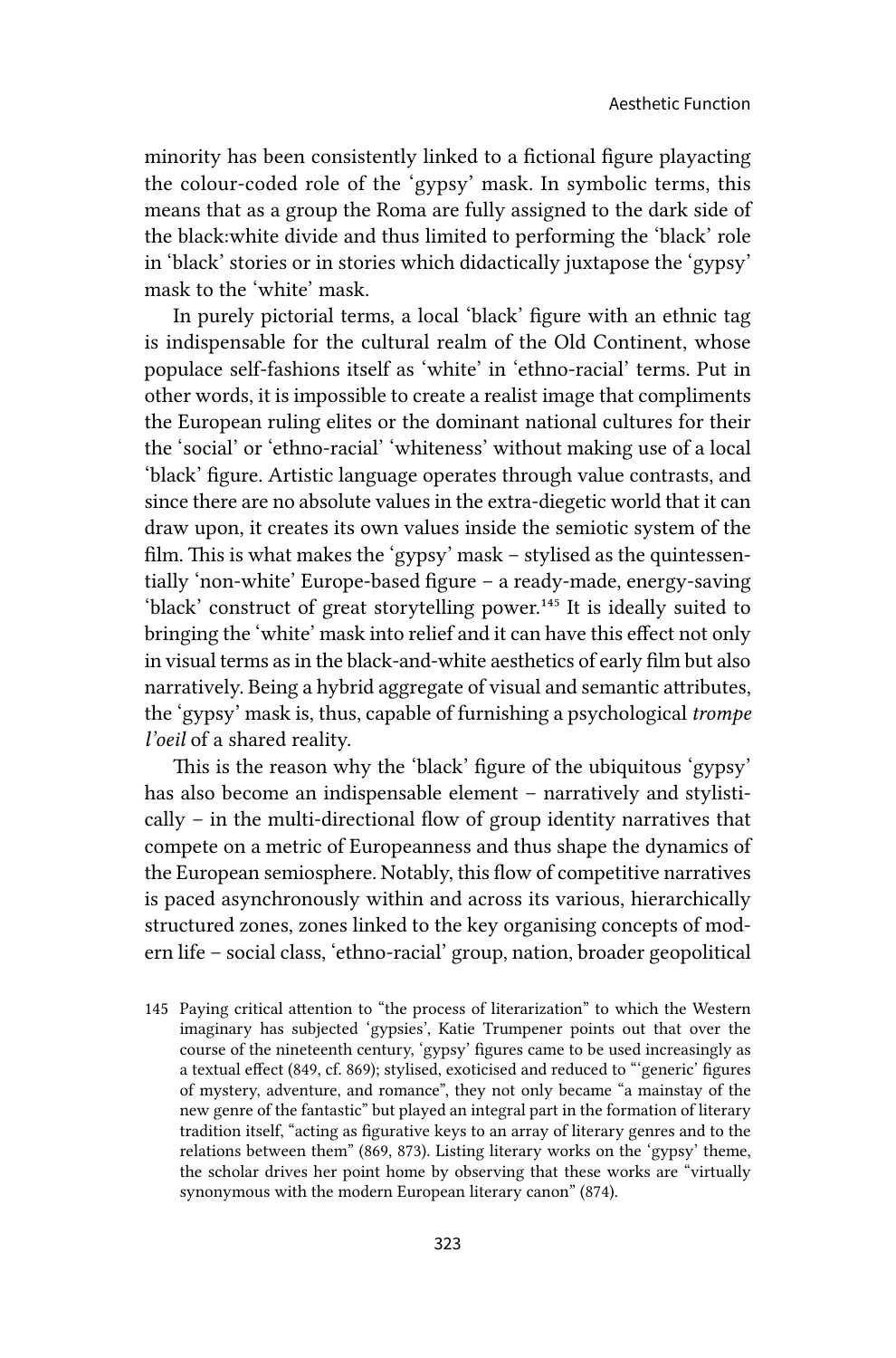formation. Since 'whiteness' cannot be pinned down to one valid-forall skin tone, the instability of its boundary, the fact that is used as a movable criterion of in/exclusion creates conditions for a constant rivalry on the level of group identity fictions – classist, 'ethno-racial', national(ist), West vs. Central and East European/the Balkan, North vs. South European, etc.; these are narratives that, plainly said, find themselves in a constant competition to define and assert which group is 'white', which 'off-white', and which is 'whiter' than all. As Dyer pertinently points out:

If there are only two colours that really count, then which you belong to becomes a matter of the greatest significance. (…) Given the overwhelming advantage of being white, in terms of power, privilege and material well-being, who counts as white and who doesn't is worth fighting for – fighting to keep people out, to let strategic groups in, fighting to get in. (52)

Though providing an incredibly perceptive analysis in his book, Dyer cites only the Jews as constituting the boundary case of 'whiteness' (cf. 52), and surprisingly does not make a single mention of any of the numerous 'gypsy'-themed films in the history of cinema. Once again, such an omission is a clear indication that, as a subject of academic study, the 'gypsy' topic lies well below the threshold of cultural awareness, because the limit case of 'whiteness' cannot be exemplified better than by the cinematographic 'gypsy' construct. On European soil, the boundary that separates the symbolic realm of 'whiteness' (Europeanness) from that of 'non-whiteness'/'blackness' (un-Europeanness) is codified primarily by means of the 'gypsy' figure, which accounts also for the mercurial nature of this construct. The 'gypsy' is an oxymoronic construct that oscillates between white and black, as well as between the symbolic and real-world notions that these contrasting colours are associated with; its semantic fluidity results from the detachment maintained between signified and signifier. Its inherent ambivalence, which contains the oxymoronic tension between the polar opposites of black and white, is evoked in many ways: it is suggested in film titles such as *La gitana blanca* (1923), *Morena Clara* (1936/1954), translated into English as "Dark and Bright" or "The Fair-Skinned Gypsy", *La caraque blonde* (1953, Dir. Jacqueline Audry), *The Gypsy and the Gentleman* (1958), *Isabella the Gypsy Duchess* (1969, Dir. Bruno Corbucci), *Madonna of the Seven Moons* (1945), *Black Cat, White Cat* (1998), *The*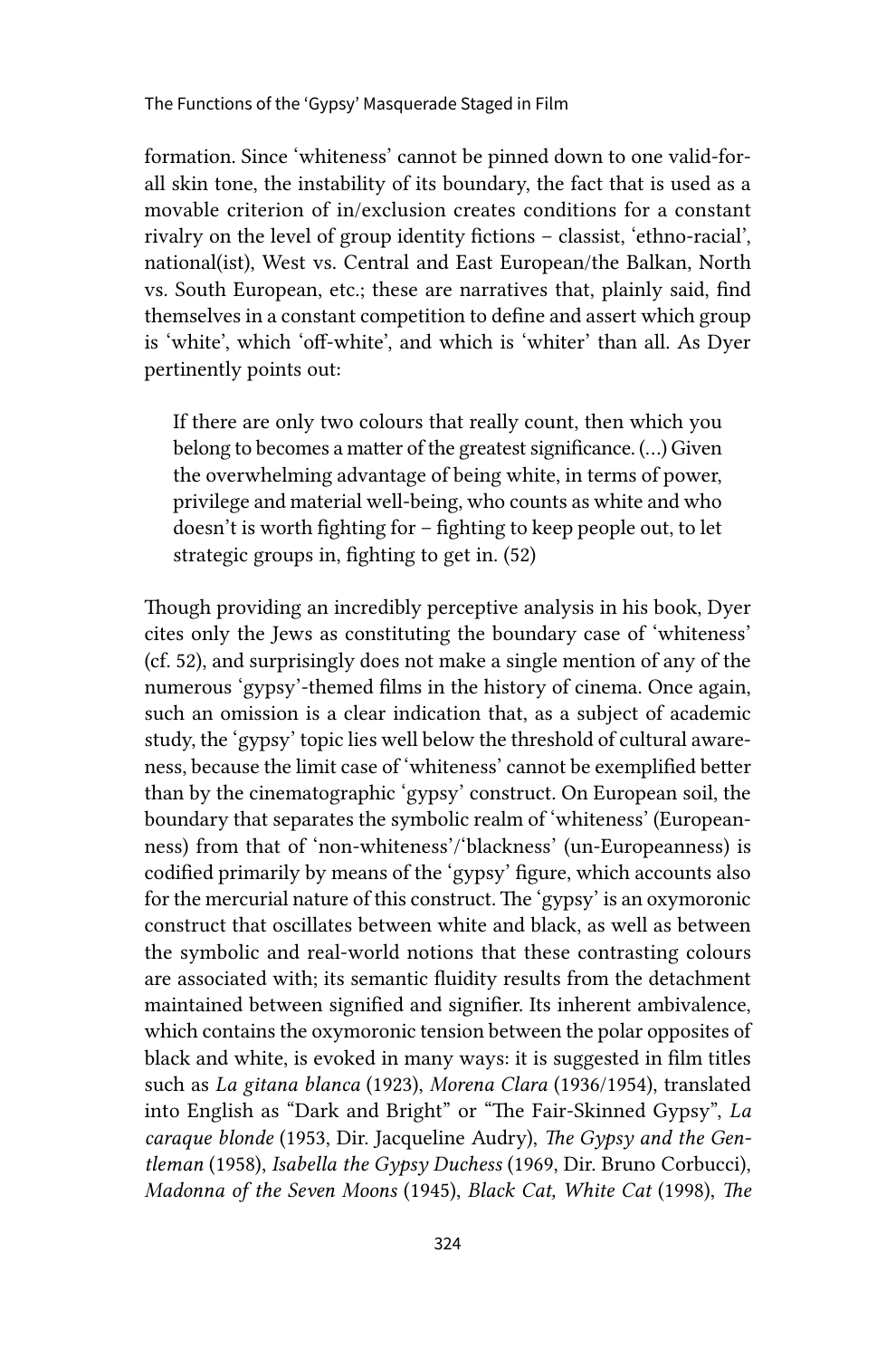*Black Swallow* (1997);<sup>146</sup> it is hinted at by character names like Morena Clara (white/light brunette), or Beli Bora (White Bora), the swarthy villain in a white suit; it is present in the pattern of character costuming – impeccably white outfits for characters from the national culture vs. black or black-and-white outfits for the 'gypsies' if we focus on the black-and-white film era (see Chapter 3), a pattern that has been adapted to colour film, too (see Section 7.1 as well as Section 8.2.1); it is sustained visually by carefully crafted and often highly stylised montage sequences that recreate the symbolic play of black and white using different objects, mostly animals: a white rabbit and a black cat in *The Bohemian Girl*; a white and a black horse in *Queen of the Gypsies*; white geese set against mud or swarthy skin in *I Even Met Happy Gypsies*, a motif that is profusely exploited in both of Kusturica's 'gypsy'-themed films; a black and a white cat in *Black Cat, White Cat*; a 'gypsy' dressed in black dancing with a white doll in the opening sequence of *Gipsy Magic*; the 'gypsy' character Somáli in a white suit dancing with Death in black in *Roming* (2007, Dir. Jiří Vejdělek); Papusza's pregnant mother, dressed in black rags, gazing at a stylish white doll displayed in a shop window, etc. As the examples show, the symbolic play with the colours black and white can be staged between the world of 'white' mask and the world of the 'gypsy' mask, or it can be contained within the world of the 'gypsy' mask.

The 'gypsy' tag denotes simultaneously an 'ethno-racial' group and stigmatised social strata, vacillating between the two notions; one intertitle in Lubitsch's *Carmen* exemplifies this polyvalent meaning: it describes the tavern "Lillas Pastia's" as a place frequented by "smugglers, gypsies, cutthroats". All the while, the 'gypsy' mask can be impersonated by (inter)national celebrities, which gives filmmakers great freedom for subtle power games in the realm of the symbolic. Moreover, the 'gypsy' figure is traditionally contrasted to that of an aristocrat, the two figures representing the two opposite poles in the 'ethno-social' hierarchy. Originally, in Cervantes' tale "La gitanilla", this contrast was conceived as part of a game of fluid identities, as an irony-laden social masquerade, in which a child of noble birth ('white') is first stolen and raised by 'gypsies' (suntanned) and later found and reclaimed by its

<sup>146</sup> In Bulgarian, taken on its own, the title of the film sounds redundant, because swallows are generally seen as black. However, the title alludes to the image of the 'white swallow', an expression used to describe something very rare; this expression has become widely popular through Iordan Iovkov's canonical short story "The White Swallow".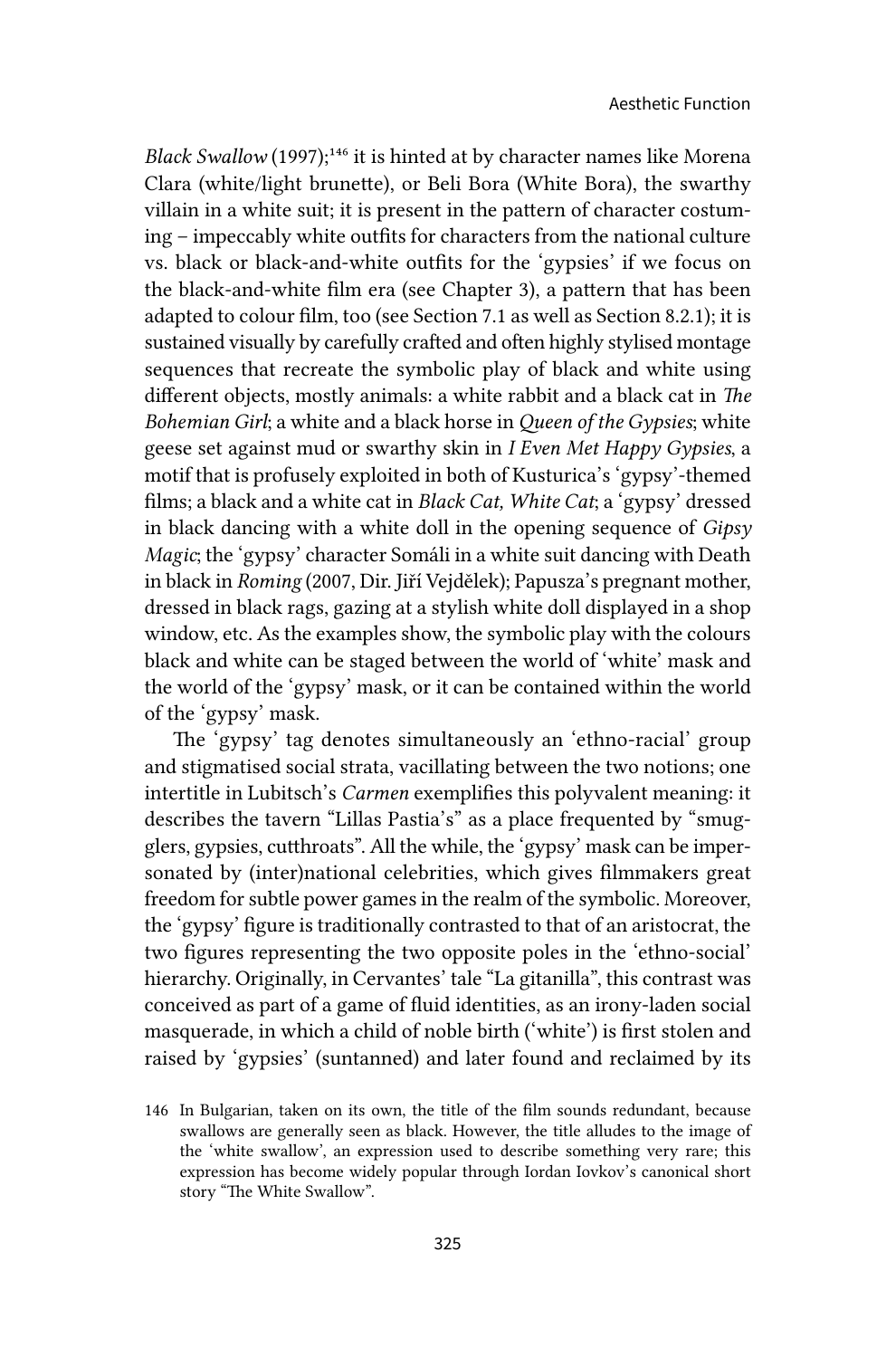birth family. In its original conception, the 'gypsy' mask was designed as a foil to aristocrats: to expose the unnatural, artificial and fetishised nature of the ideal of 'white' skin (and the virginity of the noble female to which 'whiteness' implicitly refers), Cervantes mockingly juxtaposes his suntanned 'gypsies' to fair-skinned Esmeralda, whose complexion remains unchanged by the sun. Yet, contrary to Cervantes' clever ploy, the 'gypsy' figure has acquired the meaning of a misleading sign: 'gypsies' are said to be masters of false appearances; the 'gypsy' figure brings with itself the question of what is true and what is false. This is the way Terry Gilliam uses the minor 'gypsy' character in his latest film *The Man Who Killed Don Quixote* (2018): in the beginning of the story, the filmmaker Toby has a fateful encounter with a nameless 'gypsy' who, like a messenger of the past, brings him his long-lost first student film. Later, when Toby gets mired in a world in which it is hard to tell what is truthful and to separate fiction from reality, he comes across the nameless 'gypsy' again and asks him for a direction. Unsurprisingly, the friendly advice he is offered by the 'gypsy' turns out to be cruelly misleading.

The 'gypsy' mask is not only an indispensable element of European film language, but it is also remarkably prolific. By all appearances, 'gypsy'-themed films provide a safe ground for exploring and experimenting with the 'black', with the forbidden and the despised, but also with the radically alternative, and therefore the films seem to induce in everybody a powerful release of creative energy. Just like the *noir* mood, the 'gypsy' theme carries the rare potential of bringing out the creative streak in all involved: directors, cameramen, screenwriters and actors. Again and again, a 'gypsy'-themed film will mark a high, often turning point on an artist's career trajectory. What is more, 'gypsy' themed films seem to have a horizon-widening effect that comes to bear not only on the artists involved but also on the national cinemas in the context of which these artists work. Over the preceding chapters, I have made a conscious effort to include, by way of short detours, examples of such striking developments, which I will now try to bundle together, as far as such an endeavour is possible. As we have seen, some cinematic works on the 'gypsy' theme enjoyed or still enjoy an obsessive popularity, turning their director and starring cast into true glocal celebrities. A prime example here is the Yugoslav "Black Wave" production *I Even Met Happy Gypsies* (1967), which was a springboard for its non-Roma cast, catapulting the director Aleksandar Petrović and the leading actors Bekim Fehmiu and Olivera Vučo out of their 'Balkan' obscurity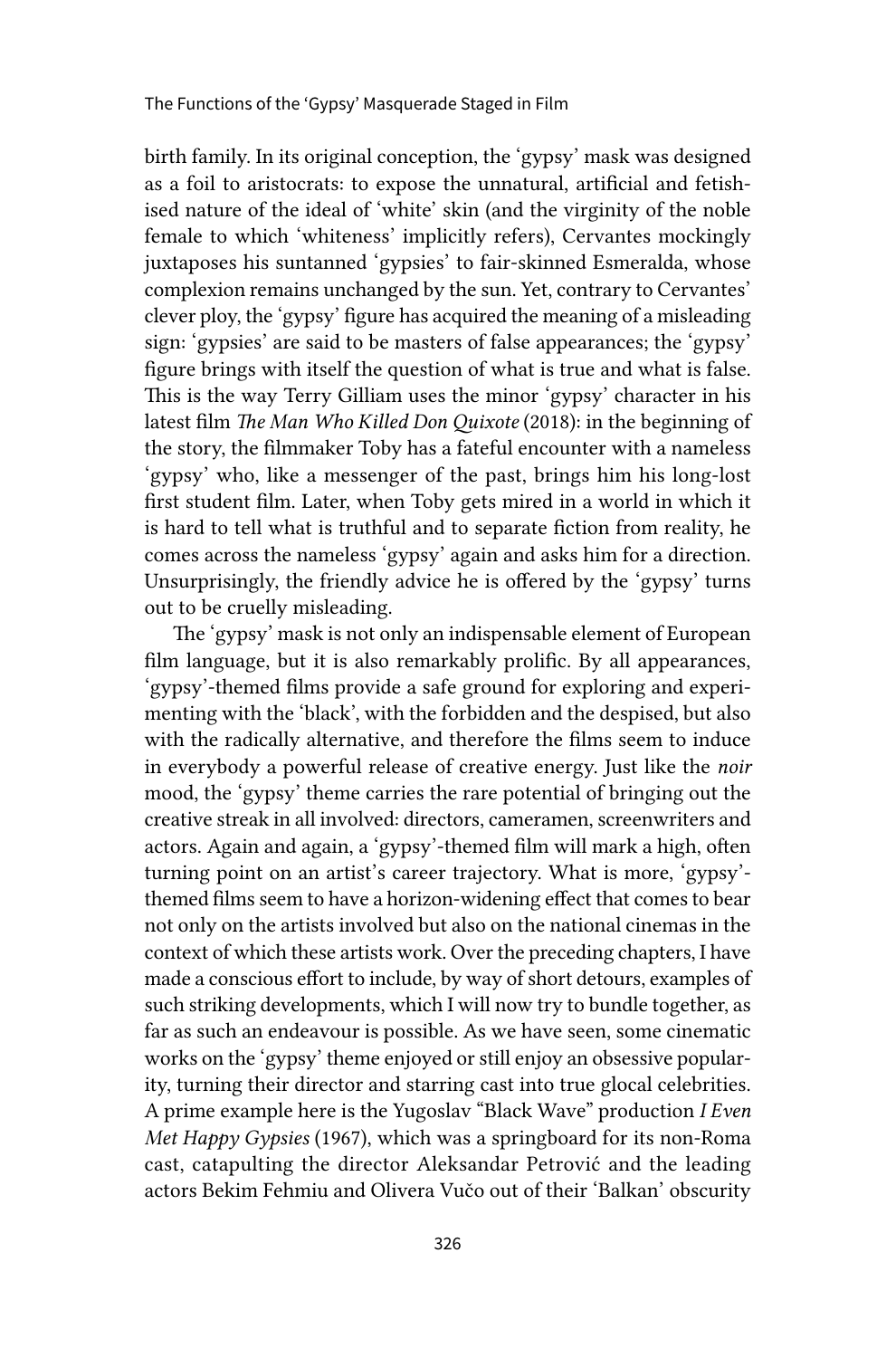and into the international spotlight of film fame. Bekim Fehmiu, the Sarajevo-born actor of Albanian origin who playacts "the heart-throb" Beli Bora, even gained entrance to the US dream factory, becoming "the first Eastern European actor to star in Hollywood during the Cold War, appearing in over forty films alongside cinematic legends such as Dirk Bogarde, Ava Gardner, Claudia Cardinale, Robert Shaw and Olivia de Havilland" ("Bekim Fehmiu"). Astonishingly similar is the effect which the Mosfilm production *Queen of the Gypsies* (1975) has had on the professional career of its Moldavian director Emil Loteanu and its leading stars Svetlana Tomá and Grigore Grigoriu (see also Section 4.1). Further analogous examples are Florián Rey's '*españolada*' *The Fair-Skinned Gypsy* (1936), starring Imperio Argentina (see Section 5.2); Toivo Särkkä's costume drama *The Vagabond's Waltz* (1941), starring the number-one couple of Finnish cinema Ansa Ikonen and Tauno Palo (see Section 4.1); the Gainsborough costume melodrama *Madonna of the Seven Moons* (1944), "an immediate smash hit" in the words of Sue Harper ("Madonna" 47), featuring Phyllis Calvert, who, on account of her 'gypsy' impersonation, was recognised as one of the "genuinely glamorous British stars in the Hollywood mould" (Murphey 39) (see Section 5.2); or Emir Kusturica, hailed as "the most innovative filmmakers of his generation in Europe", among others, for his crime drama *Time of the Gypsies* (1988) and for his romantic black comedy *Black Cat, White Cat* (1998) (Naficy 226). Here, we can invoke the assessment of Serbian film scholar Nevena Daković, as it places Kusturica's works in the broader national context; thus, according to Daković, Yugoslav films about 'gypsies' "played a special role in the recognition of Yugoslav cinema abroad. The films were awarded the highest international prizes and became the trademarks of 'quality' Yugoslav cinema" (392). Just as intriguing is the case of the Czechoslovak film *Pink Dreams* (1976), starring the very young Juraj Nvota and Iva Bittová (roles which, as an exception, both artists do not seem to be proud to include in their professional biographies); however, during the repressive 1970s, the film became the only Slovak film to be shown abroad and has remained as Dušan Hanák's most popular film (cf. Votruba).

It is also thought-provoking that some of the classic *noir* filmmakers who worked in a period that Paul Schrader describes as "probably the most creative in Hollywood's history" (61) have a 'gypsy'-themed film in their filmography, artists like Raoul Walsh, Ray Nichols, Joseph Losey or Charles Vidor (see Section 6.2.2); other artists made their directorial debut with a 'gypsy'-themed film, like D.W. Griffith, dubbed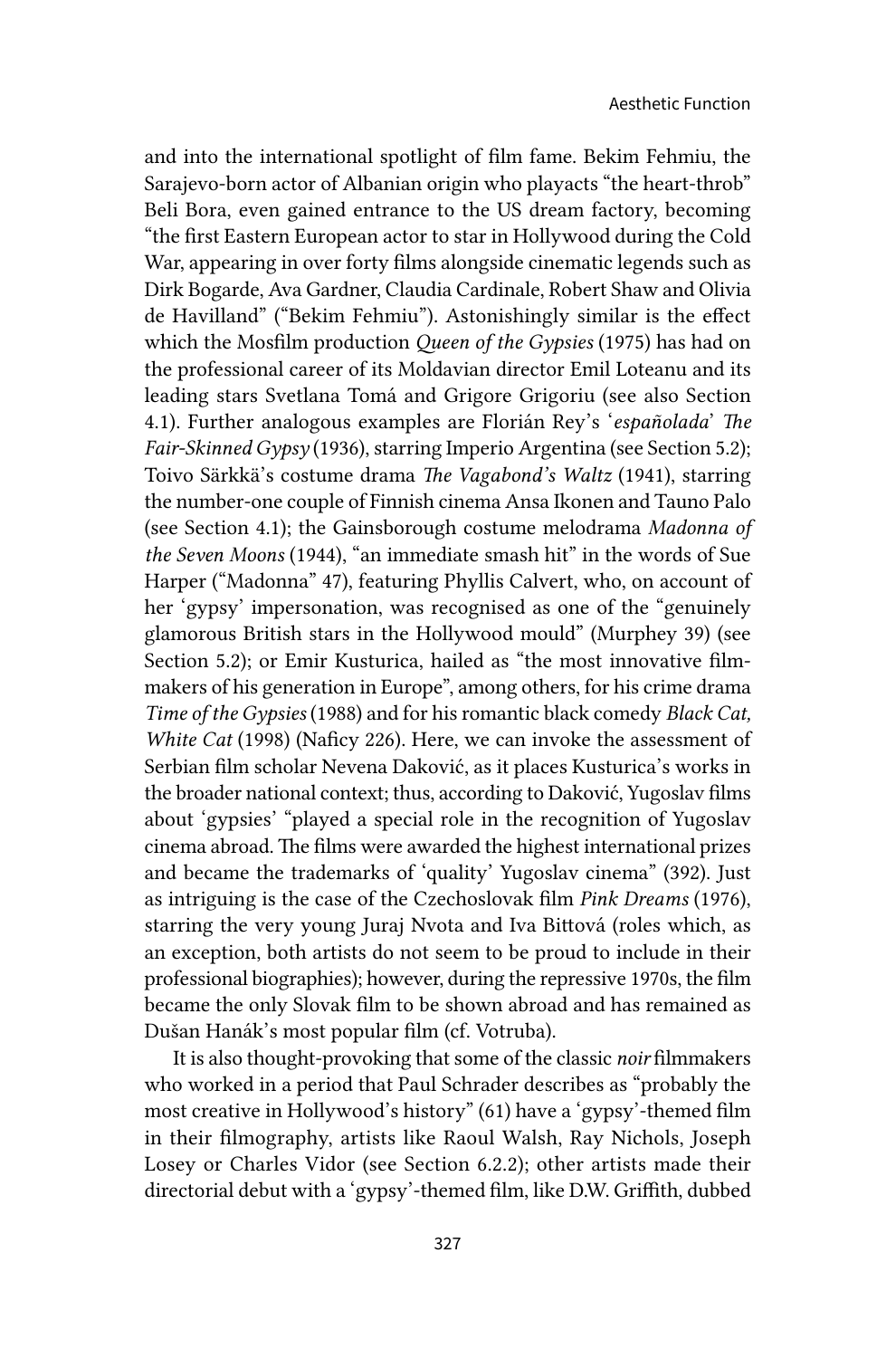the "Father of Film" and the "Inventor of Hollywood" (Brownlow and Gill) (see Section 3.1); Rasmus Breistein, who brought about the emancipation of Norwegian national cinema with his *Gipsy Anne* (1920) (see Section 7.3.1); Valentin Vaala, one of the most significant filmmakers in the history of Finnish cinema, who made his directorial debut with *Dark Eyes* (1929), in which both he and his directing/acting partner Teuvo Tulio play the leading male 'gypsy' roles (see Section 4.1); or the Czech director Karel Anton, also credited for inaugurating the lyrical tradition in Czech cinema with his *Gypsies* (1921) and *The May Fairy* (1926) (Bock 15) (see Section 3.2). Here we should also recall Alexander Khanzhonkov's first film production, *Drama in a Gypsy Camp near Moscow* (1908); released some two months after *Stenka Razin* (1908, Dir. Vladimir Romashkov), it failed only by a hair's breadth to bring about the producer's "dream of releasing Russia's first picture on an everyday theme" and to herald the beginning of Russian film production (see Section 6.3) (Tsivian 50). A 'gypsy' story was also chosen for the first British production of Famous Pictures *– Betta the Gipsy* (1918), and also for the first Technicolor film shot on the British Isles – *Wings of the Morning* (1937).147 As for the early British silent film *Rescued by Rover* (1905), we can turn to the film scholar Michael Brooke who argues that this is "possibly the only point in film history when British cinema unquestionably led the world", because the film represents "a key stage in the medium's development from an amusing novelty to the 'seventh art.'" (see Section 3.2). That the 'gypsy' theme offers an extraordinarily fruitful ground for filmmakers is also reflected in the fact that the most frequently filmed narrative in the history of cinema is considered to be Prosper Mérimée's tale "Carmen" (Davis ix), the text that created and introduced the prototypical figure of the *femme fatale* in the European imaginary (see Section 1.3.3). Many of the titles highlighted here have also been instrumental in introducing and/or invigorating the 'gypsy' genre in the respective national cinemas, bringing about a proliferation

147 Interestingly, the comedy *Carmen Comes Home* (1951, Dir. Kinoshita Keisuke), shot using Fujicolour, is Japan's first domestic feature film in colour. This Japanese version of a *Heimatfilm* tells the story of Lily Carmen (Hideko Takamine), a star of Tokyo striptease shows made popular by the American occupation forces after World War II. The stripper Lily Carmen returns to the village of her birth together with her friend Maya (Toshiko Kobayashi). Flaunting colourful, body-revealing American-style dresses, the two girls put on a hypnotising show for the local farmers, bringing at the same time great embarrassment to the men they care for. The film's success prompted its sequel *Carmen's Pure Love*/*Karumen junjō su* (1952, Dir. Kinoshita Keisuke), again a story about a stripper (cf. Darr).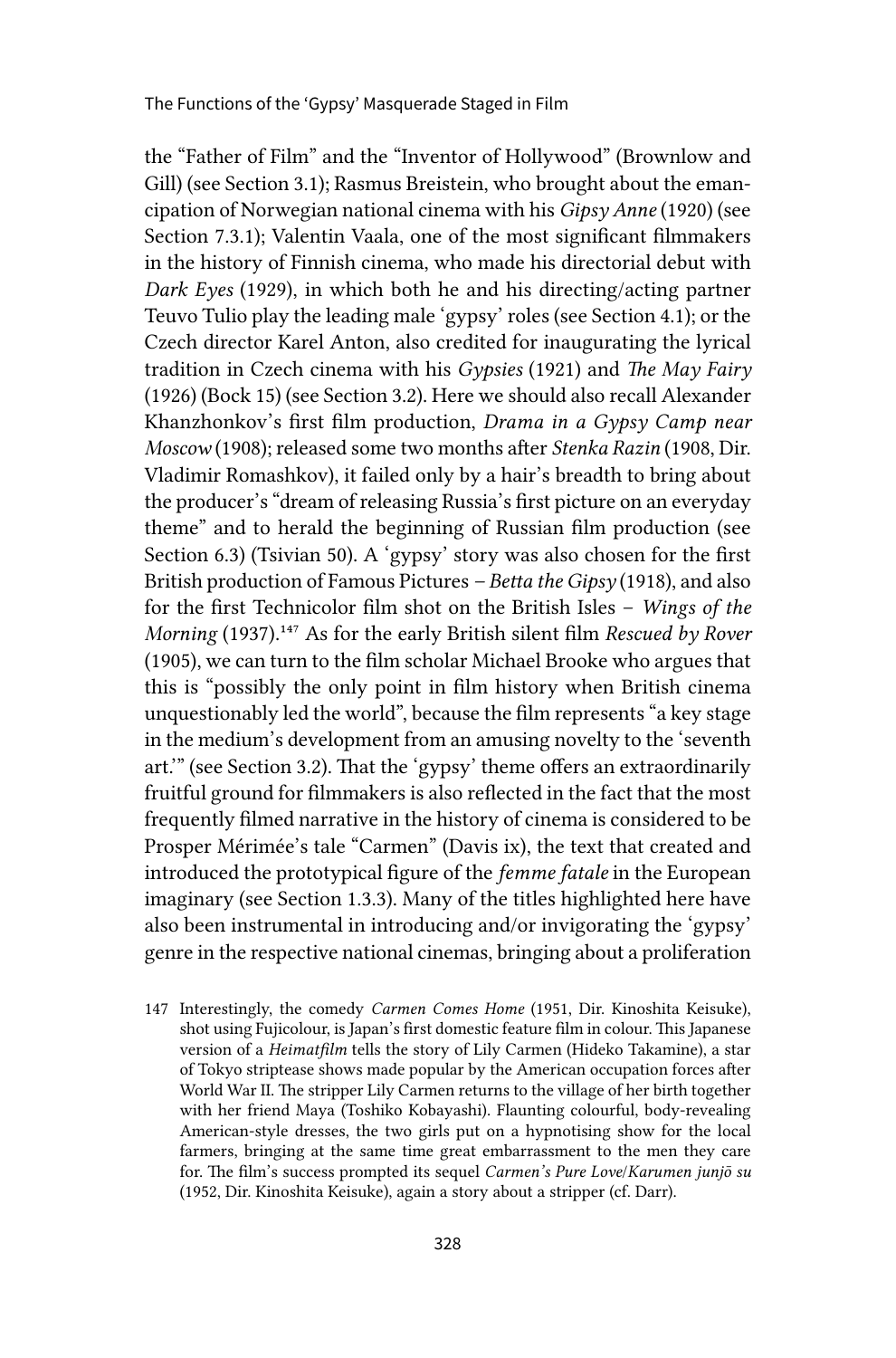of further works on the theme. And these are just the more conspicuous examples, those that are easier to spot in this bird's-eye survey of the 'gypsy' theme in European and US American cinema; however, there is enough reason to expect that a research which sets itself the goal of examining the role of the 'gypsy' mask in the history of each of Europe's national cinemas will provide further evidence of its centrality in developments of an aesthetic, narrative and ideological nature.

#### 9.2 Disciplining Function

Like the aesthetic function, the disciplinary function of the 'gypsy' mask and its emphatically realist spectacle gains its true scale and import when considered in the context of nation-building projects. To recap from the previous section, aesthetically, the 'gypsy' mask has a very flattering homogenising effect – designed as the limit case of 'whiteness', it has the capacity to ascribe 'white' identity in reverse, through contrastive juxtapositions and by implication. The simplistic black:white dichotomy blots out social differences and tensions: when contrasted to 'gypsies', all social strata, all subgroups and all individuals embraced by the narrative of the national project appear equally 'white' (and as virtuous as a virgin noblewoman); conversely, all those who are not 'gypsies' belong to the 'white' nation.

Although nowadays it is unquestionable that European nations are 'white' from the social top to the bottom, this was certainly not so self-evident for low-income strata in the late nineteenth and early twentieth century. The mass medium of black-and-white film facilitated the symbolic consolidation of modern nations, making it feasible for them to project a realist image of themselves as 'white'. The stories of 'gypsy' child-theft, for instance, which were especially virulent in the early days of cinema, set in place a symbolic structure of identification by the logic of which any visitor of the nickel odeons could identify emotionally with the virtuously white figure of the bereft mother (a visual symbol for the 'white' nation) and imagine themselves as her noble auxiliaries and righteous protectors; even the poorest factory worker could see him/herself in the face of the 'white' parents and vicariously suffer at the hands of the 'non-white' child-kidnappers.

The disciplinary aspect of the 'gypsy' mask goes beyond the flattery of surface appearances and addresses one question that contains in itself probably the greatest political challenge: How to create unity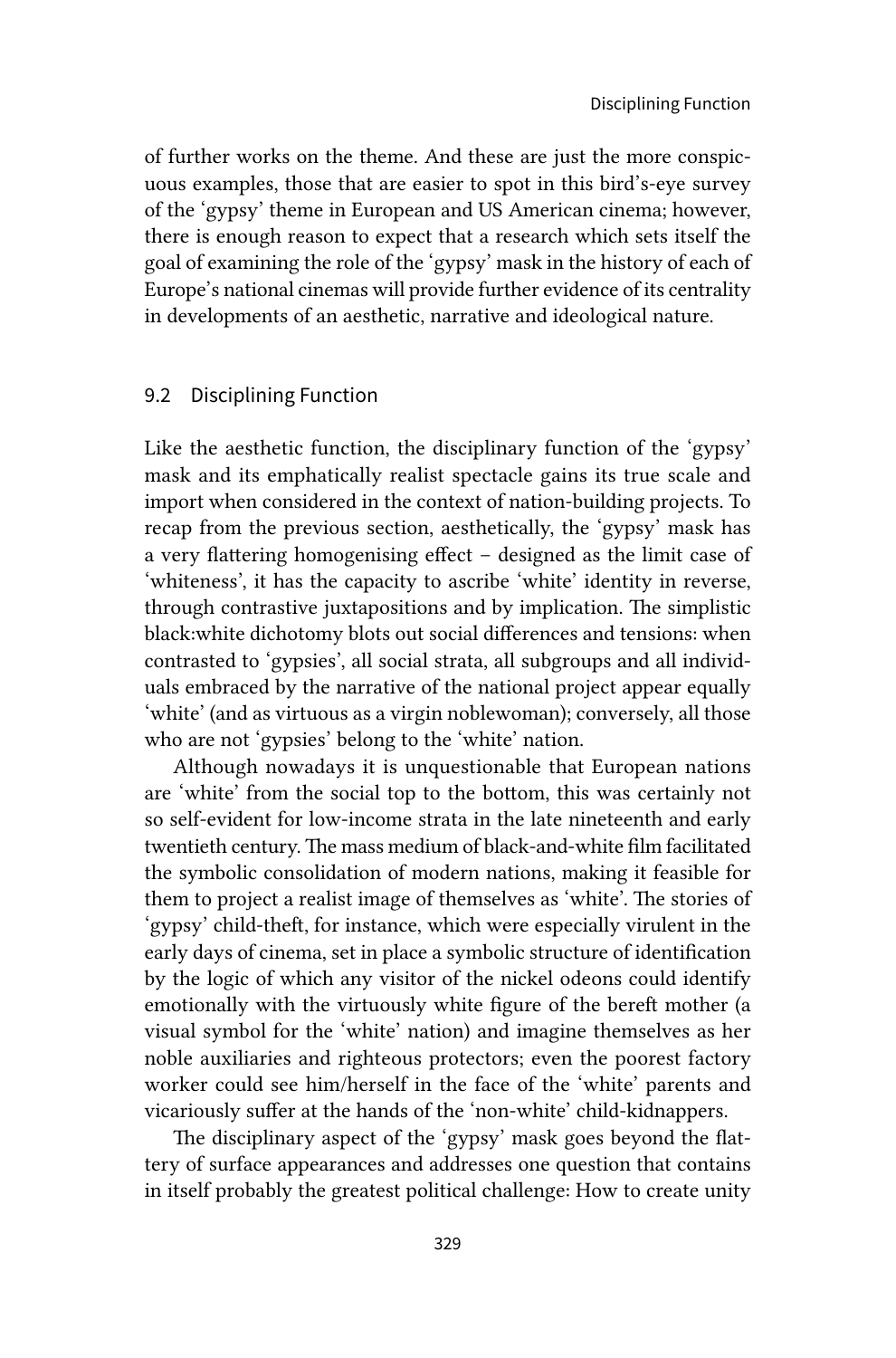of thought and feeling among thousands of heterogeneous and often conflict-ridden groups of people? How to make thousands, even millions of individuals fight wars under one banner or work for a higher common cause? Here, we can return to our discussion on punishment in Section 3.4.1 and reformulate this question so as to reflect the order that the King of Ou gave to his general Sun Tze: How to turn a sizeable group of frivolous high-born women into soldiers and train them to march as one? Reflecting on the order of the ancient Chinese king, Alexander Kiossev posits that we can think of socio-historical realities as symbolic conventions that are instilled in individuals and installed as common daily practices through brutal acts of violence. General Sun Tze establishes perfect discipline in the group of the giggling women by beheading two of the king's favourite wives. As I have pointed out in Chapter Three, this anecdotal story captures only halfway the cultural dynamics of violence, be it of symbolic or physical nature. So here, I want to complement Kiossev's explanatory model with another micro-story which illustrates the role allocated to the 'gypsy' figure in the self-regulatory dynamics of national narratives. It is a short scene that comes from Bulgaria's 1894 novel *Under the Joke* written by Ivan Vazov, the demiurge of the national literary project, who wrote many of his works with the explicitly didactic purpose of infusing a shared sense of national patriotism. In short, his novel tells the dramatic story of Boycho Ognyanov, a model figure of the revolution, who takes charge of the insurrection against the Turks. In Part 2, Chapter 28, entitled "The Spirit in the Fort", Ognyanov is informed that four of his men want to desert the battlefield. He talks to the soldiers and through the conversation we learn that these are decent Bulgarians in their forties, established merchants and heads of families who – and this is a truly endearing detail – have never used a gun and are afraid to kill a man. So, at this point of the story, the character Ognyanov, but more so the author Vazov, the mastermind of Bulgaria's national novel, is faced with an insolvable dilemma: for the sake of military discipline and order, the four rebels must be executed, yet such a bloody act would discredit the national cause. Vazov solves the difficulty with great ingenuity by resorting to the *deus ex machina* of the 'gypsy' figure. Just when Ognyanov is pondering on the inevitable death penalty, all of a sudden and out of nowhere, a 'gypsy' character runs into the story and rescues it, diverting everybody's attention from the rebels and their due punishment to his guilty self. The 'gypsy' male is nameless, described as a barefoot refugee, and he is soon captured by his pursuer Borimechka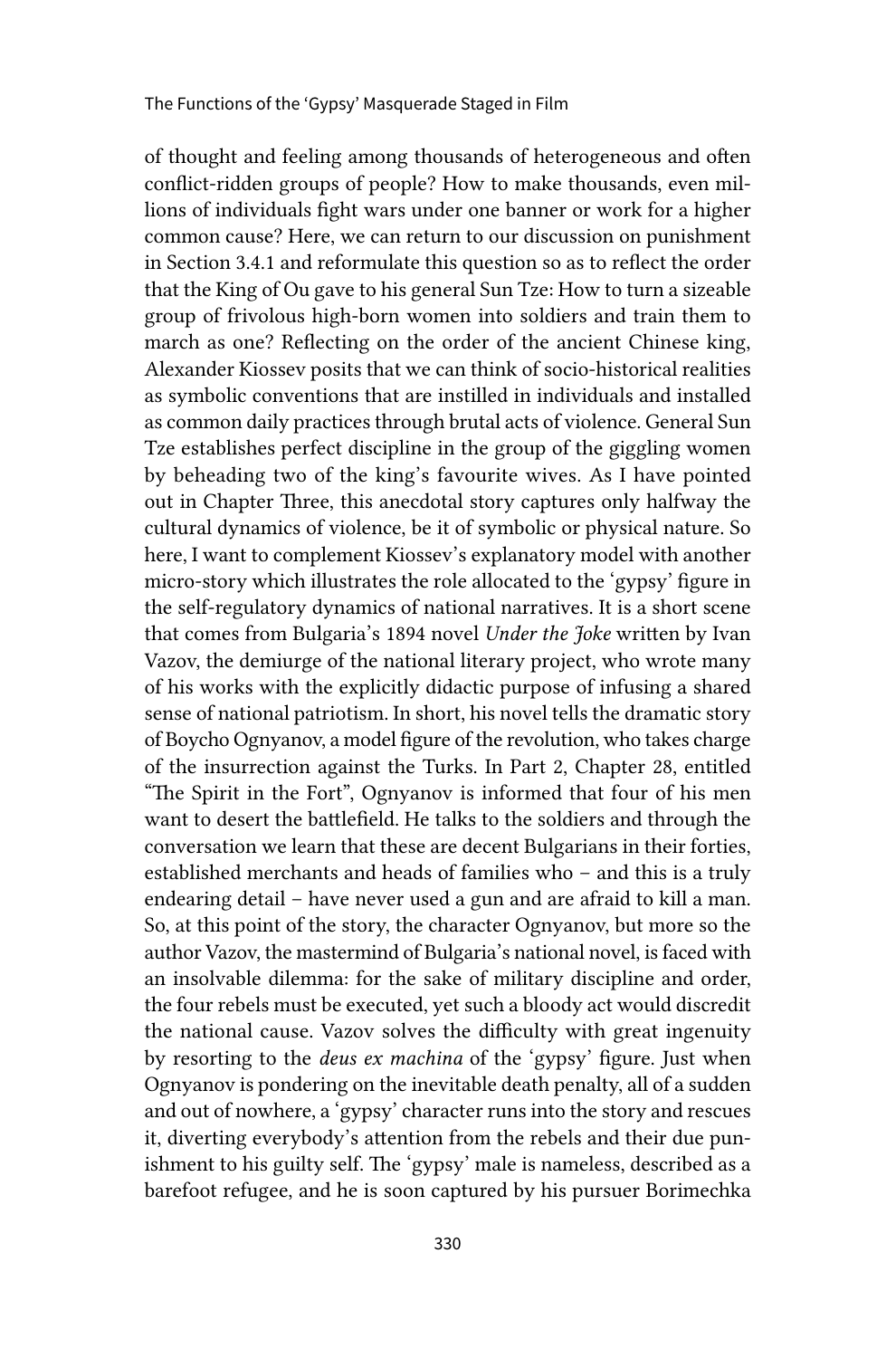(Bear Fighter). The omniscient narration strategically briefs us that by nature and by interest, 'gypsies' are Turkish allies, and that this one in particular has committed numerous crimes against Bulgarians and their struggle for national liberation. In the next chapter, entitled "One Baptism", the military council condemns the four rebels to death; the council's sentence is emphatically described as "death without delay", but instead of being shot, the Bulgarian revolutionaries are ordered to shoot the 'gypsy', who is also tied to a tree. The episode ends with a voice which explains to the four that they have served their punishment by having been "baptised in the blood" of the 'gypsy', a mercy they owe to Ognyanov and the military council; the scene ends with a round of applause.

Vazov's solution has some obvious advantages over the solution provided by the ancient Chinese general: by incorporating the scene with the bloody execution of the 'gypsy' – a figure traditionally perceived in European literary and legal documents as punishable by default – the author redesigns the dilemma that has faced the main character Ognyanov, enabling him to establish military discipline among the hesitant Bulgarians without sacrificing valuable soldiers of the in-group. The brutal violence necessary to transform a disorderly group of people into a disciplined unit (a nation) is averted – by means of a well-timed narrative stratagem – from the cultural centre of power (the favourite wives, the respectable Bulgarian merchants and heads of families) to its periphery (the 'gypsy' Other). With recourse to the micro-scene in which the 'gypsy' is exemplarily punished, the objective of group discipline is achieved in the most efficient manner: the law is successfully communicated to all in-group members (all the soldiers in the diegetic world of the novel but also the readers), making them aware of the grave, deadly consequences of non-compliance, while at the same time no one from the in-group has to be sacrificed.

Vazov's narrative stratagem has nothing original about it; his deployment of the 'gypsy' figure diligently reproduces the narrative design of nation-building fictions across all Europe. The ritual expulsion of the 'gypsy' is an integral part of Europe's national myths, an important micro-scene in their self-perpetuating dynamics and symbolic re-enactments. This can be particularly well observed in one episode from the history of Norway; it is detailed and critically scrutinised in Katie Trumpener's article "The Time of the Gypsies: A 'People without History' in the Narratives of the West", so I will only provide a brief summary of it to bring to light the invariable role of the 'gypsy' in the symbolic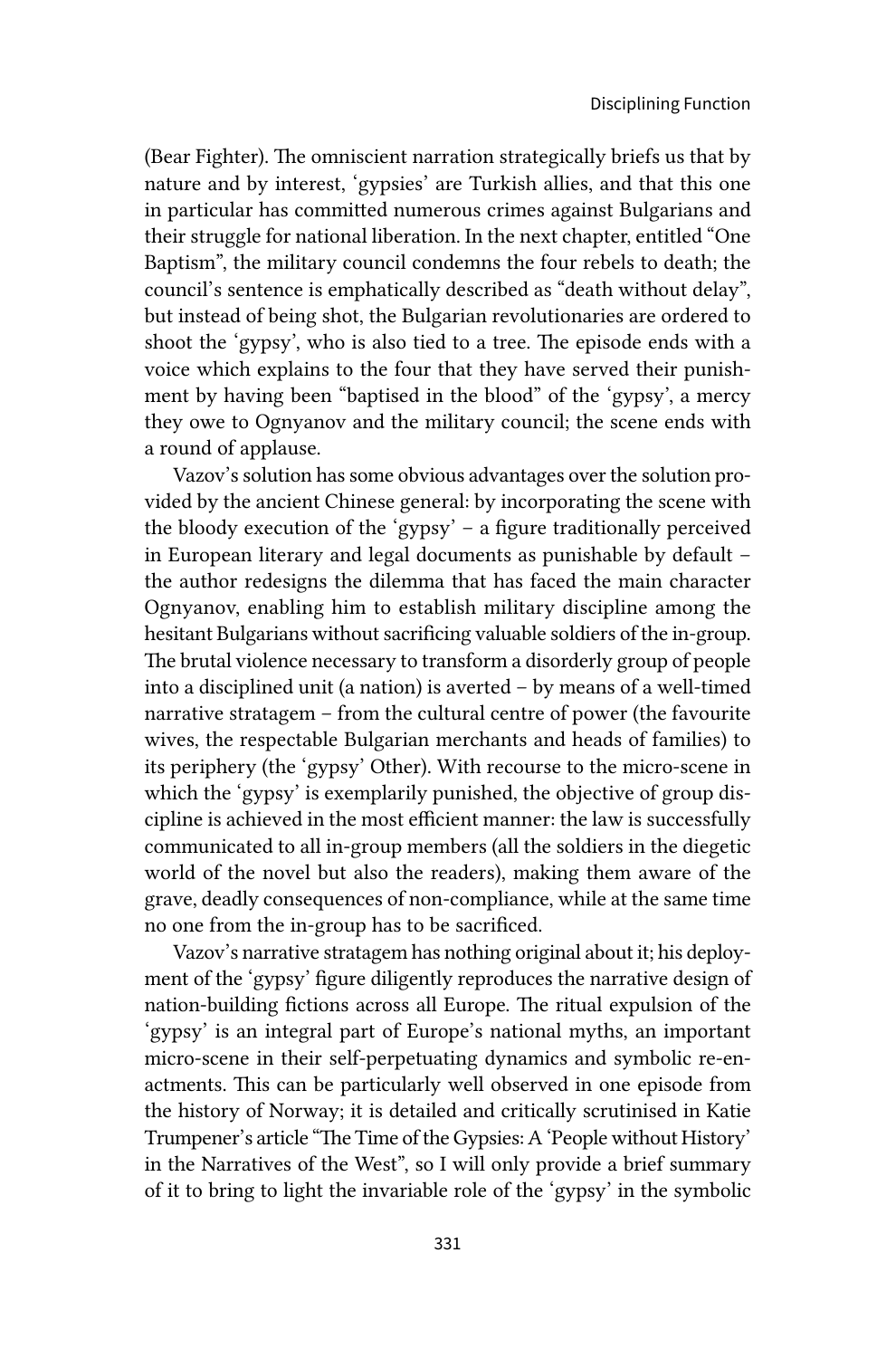spectacle of the national. As recounted by Trumpener, in 1904, one year before Norway declared its independence from Sweden, two days of official festivities took place in the town of Lillehammer. The local people gathered to celebrate the opening of the Maihaugen Open Air Museum and the precious collection of folkloric artefacts that it housed; the collection was gathered by Lillehammer's dentist Anders Sandvig during the 1880s, prompted by a surge of Norwegian patriotism. Trumpener describes the various features included in the celebration programme, all of them pointing to the proud ambition of the fledgling nation to take stock of itself: repeated singing of Norway's national anthem, a spectacle in which the Maihaugen people re-enact their daily chores, showcase their authentic accent and recite their sagas. At the end of the festivities, in the final hours, a family of 'gypsies' arrives and sets up camp on the grounds, performing a tableau of 'gypsy' life; their show includes an attempt to usurp a cradle prepared for the offspring of the Maihaugen people. Eventually, the notorious baby-thieves and interlopers are chased away. Thus, the ritualised expulsion of the 'gypsies', Trumpener concludes, comes to mark the high point of the nationalist celebration.

There is also one striking detail about the 'gypsy' spectacle performed in Lillehammer which holds special relevance for our discussion on the masquerade design of 'gypsy'-themed films, and it is that the roles of the 'gypsies' in the Lillehammer festivities are playacted by disguised Norwegians; on this point, Trumpener turns to Anders Sandvig's eye-witness account of the event in which the man reports:

Remarkably enough, there wasn't anyone except those in the know who realized that the whole thing was a staged feature of the evening festivities. Everybody believed that they were genuine gypsies [but they were in fact well-known townspeople]. They were costumed so well, and everyone played his role so brilliantly that thus the masquerade was carried out. (Sandvig, qdt. in Trumpener 845)

In Trumpener's words, the 'gypsy' episode "provides a final, piquantly transgressive illustration of how the whole museum, in assembling a national heritage, blurs the boundaries between literary, historical and 'representative' figures" (846). Moreover, perceiving the event through Sandvig's eyes, we can also see that at the turn of the twentieth century, that is, before the film era had truly set in, the staging of the 'gypsy' spectacle was already an integral part of the nationalist rhetoric. Not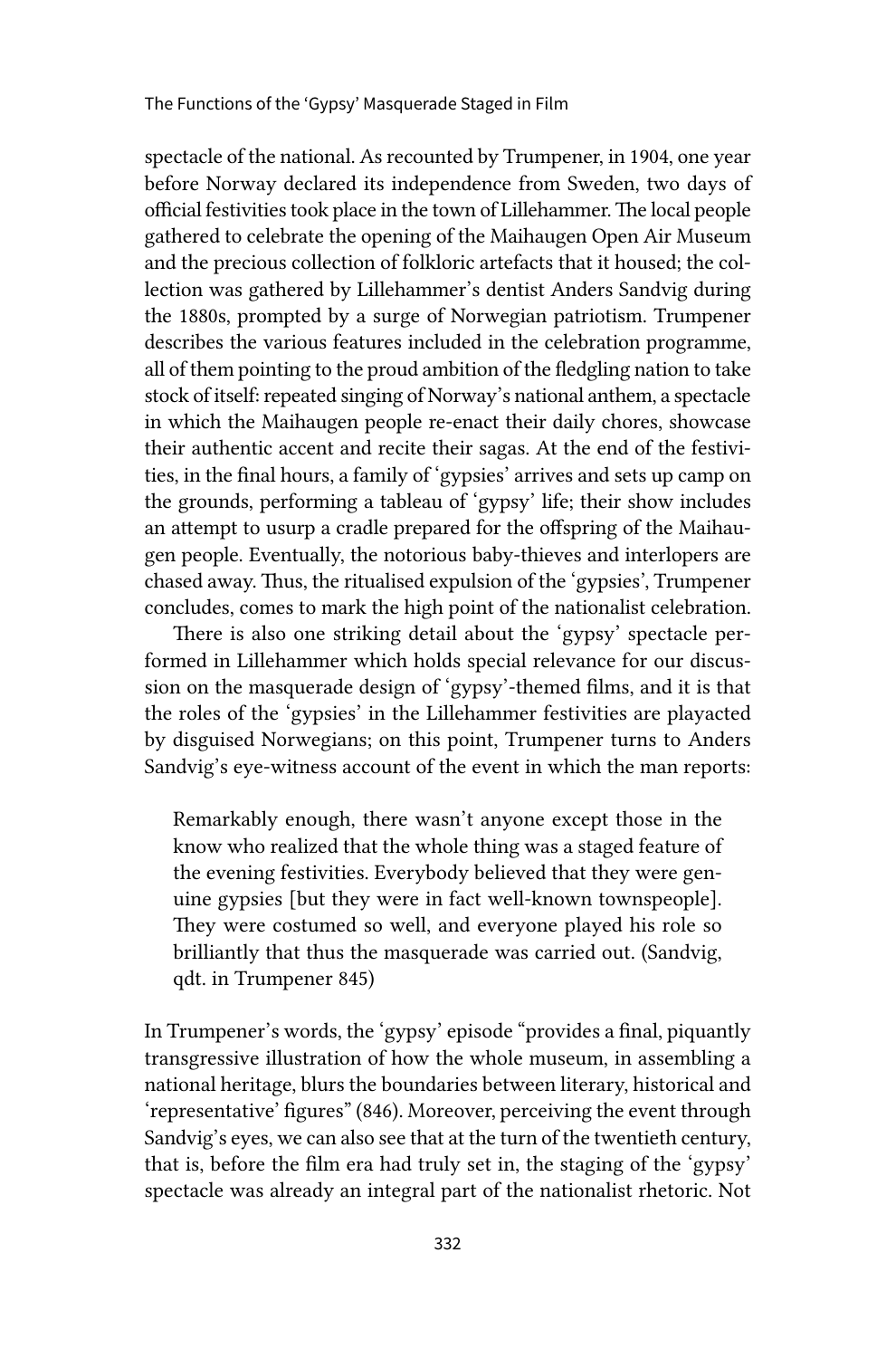only that, it followed a script that local audiences were very familiar with, it had the design of an 'ethno-racial' masquerade, and yet, even in its theatrical presentation, it exerted a powerful effect of authenticity. The perceived realness, at the time, of the 'gypsy' show allows us to gauge the extent to which the film industry has been able to further enhance the effect of authenticity that it has on the big screen: by shooting the staged 'gypsy' spectacle in a realist mode (with the mechanically objective eye of the camera) and marketing it as an ethnographic document, but also by distributing the films across great stretches of space and time, presenting the mediated para-ethnographic 'gypsy' shows to remote audiences on whom the underlying masquerade design of the films is entirely lost. Watching films made in the eastern parts of Europe, for example, Western audiences are unable to recognise the fact that it is local celebrity actors who perform in 'gypsy' garb. The theatrical set-up of the films is also obscured by the sheer lapse of time. Watching old and especially the very early films on the 'gypsy' theme, today's audiences are less apt to recognise the ideological artifice that reifies 'gypsies' by situating them temporally further back in the past. Unable to discern the difference between the point in time when the films were shot and the imagined past into which the 'gypsies' are localised through the film's art direction, present-day viewers<sup>148</sup> are inclined to take the film images at their face value, as simply truthful documents from an era long gone by.

Certainly, the strong reality effect of the 'gypsy' spectacle is of direct service to the film's disciplining message and punctuates in turn the validity of this message in the pro-filmic world. Through the perceived realness of 'gypsies' and the punishment inflicted on their undisciplined bodies, the spectator is given to understand that the cultural norm – the imperative that all in-group members should train their bodies in emulation of the 'white' mask – has to be taken in all earnestness; or conversely,

148 Here I have in mind not only popular audiences but also professionals who work with film archives, such as film festival organisers or filmmakers. One example of a less felicitous recent film that makes uncritical use of early film material is Eike Besuden's docudrama *Gibsy – Die Geschichte des Boxers Johann Rukeli Trollmann* (2012). Besuden's film features scenes from László Moholy-Nagy's short experimental film *Großstadt-Zigeuner* (1932), treating these scenes as if they were ethnographic documents. Indeed, Moholy-Nagy's film is labelled a 'documentary', but a closer look at it shows that the protagonists and the events in it are artfully choreographed so as to provide the camera with a 'gypsy' spectacle. For a detailed, critical scrutiny of Moholy-Nagy's film, see Frank Reuter's article "Mediale Metamorphosen".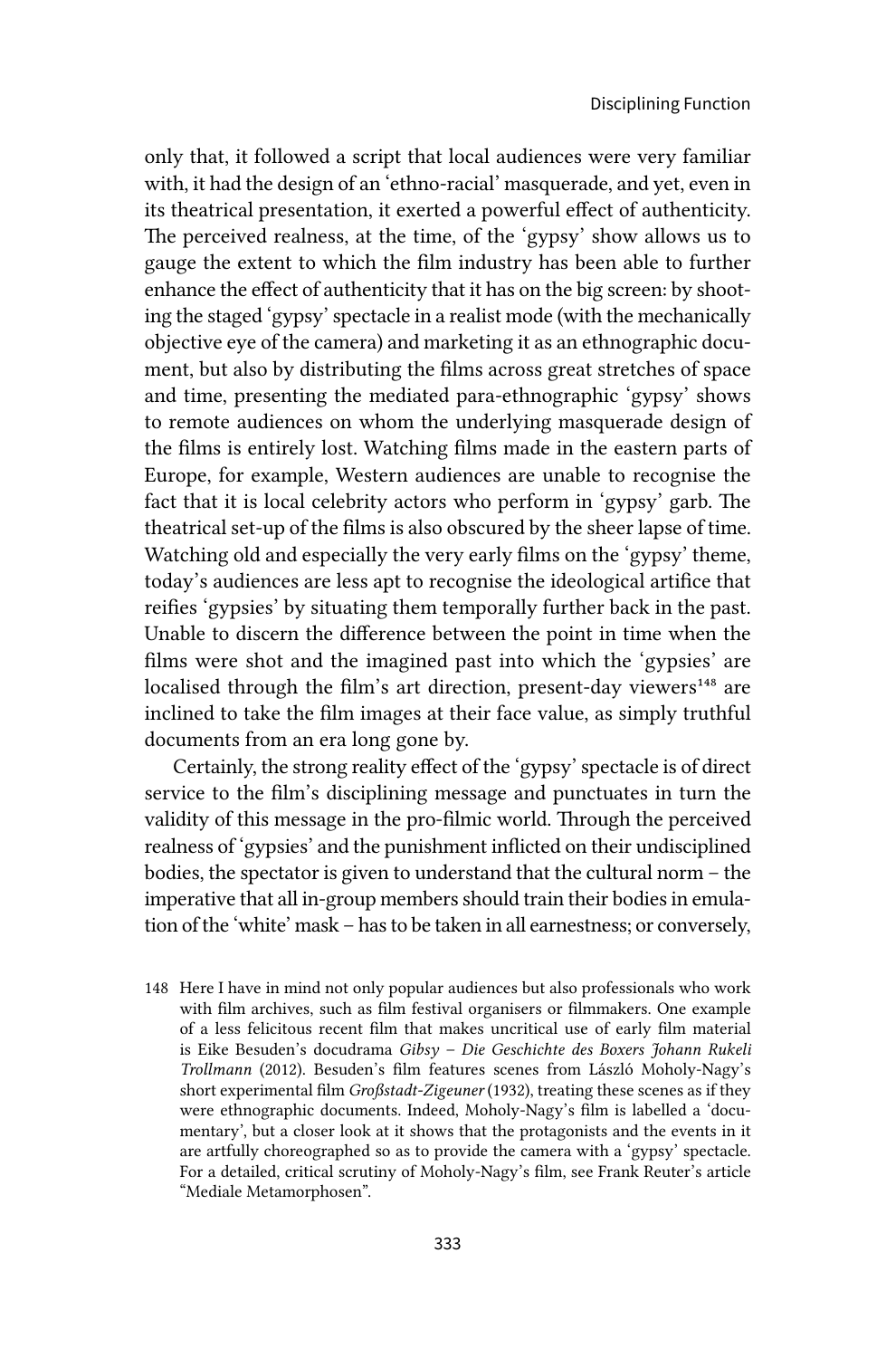that one should avoid at all costs the 'dance' of the 'gypsy' mask, no matter how dazzlingly tempting and seductive it may seem. If in purely fictional films the violation of the cultural norm and its concomitant punishment could be interpreted as confined within the boundaries of the diegetic world, in 'gypsy'-themed films, however – thanks to their reality effect – the disciplining message crosses over to the socio-historic reality of cinema audiences, waving a finger directly in their face.

With its realist spectacle, the 'gypsy' mask can be regarded as a storytelling tool used to form a culturally significant shared structure of feeling among the members of the in-group; this collective feeling can be described as a complex mix of fascination and repulsion enveloped in fear. While, on the one hand, the 'gypsy' evokes strong fascination and/or repulsion with its dark mystery, with the excessiveness of its self-expression and with its freedom beyond the confines of social requirements and laws, it is, on the other hand, codified as a figure punishable by default, a universal cultural sign meant to sober one up to the reality of punishment. No matter what slant a given film has taken on the 'gypsy' theme, whether the emphasis is on the alluring aspects of 'gypsy' lifestyle or on its moral and material baseness, the didactic storyline is in store to remind us that the 'gypsy' comes to a bad end.

What follows next is an overview of the three main ways in which 'gypsy'-themed films communicate their disciplining message. To start with, punishment can be visualised in a straightforward manner as part of the film's diegesis; in this case, we have sequences in which the transgressive 'gypsy' figure is chased away by the community, arrested by the police, locked in a prison cell, beaten, flogged or hanged. Examples of such sequences can be found, among others, in *The Adventures of Dollie*, *Notre-Dame de Paris* (1911, Dir. Albert Capellani), *Zigeuneren Raphael*, *Gypsy Wildcat* (1944, Dir. Roy William Neill), *The Bohemian Girl*, *The Gypsy and the Gentleman, Queen of the Gypsies*, *I Even Met Happy Gypsies*, *Devils, Devils* (1991, Dir. Dorota Kędzierzawska) and *Papusza.* Court trials are also a recurrent plot element of 'gypsy'-themed films; the two versions of *Morena Clara* (1936, 1954), for instance, feature very long and elaborate court trial sequences. Further examples of court scenes can also be found in *Gipsy Anne*, *King of the Gypsies*, and *The Pilgrimage of Students Peter and Jacob* (2000, Dir. Drahomíra Vihanová). Secondly, over and above the literal visualisations of punishment, the disciplining message is transmitted on a meta-level, through the film's plotline. The bulk of 'gypsy'-themed films and subplots tell 'black' stories about the moral and physical downfall of their protagonists and this, as we said,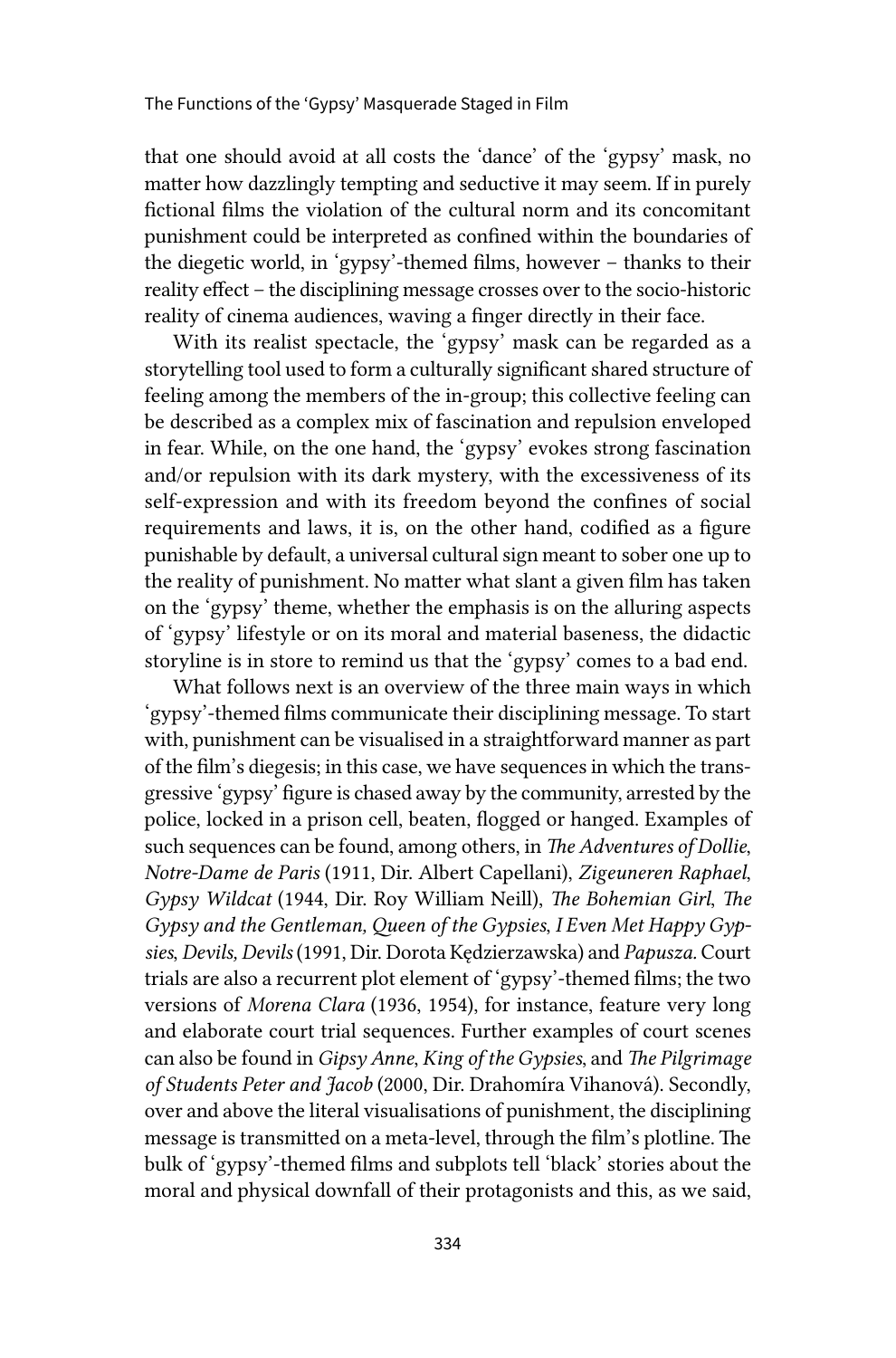is a way of conveying the film's disciplining message across the diegetic boundary, bringing its cautionary moral into the socio-historic reality of the spectator (see Section 6.3). Alternatively, the 'gypsy' figure may function as a sign of imminent danger, foreshadowing the demise, or even the death, of the 'white' hero, as in *A Romany Spy* (1912, Dir. Urban Gad)*, Jánošík*, *The Gypsy and the Gentleman,* and *Guardian Angel,* as well as in most film adaptations of Mérimée's tale "Carmen". And thirdly, the 'gypsy' figure is conventionally treated as an object of ridicule and humiliation. Unlike typical war propaganda films, 'gypsy'-themed films seldom blacken up their protagonists in a crude, unequivocally defamatory manner; filmmakers resort instead to subtler methods and achieve their goal by inserting seemingly trifling particulars that evoke scorn and derision. The discrediting of the characters is suggested obliquely; it is as if tucked 'between the lines' and thus made significantly more effective: it may be a suggestive hint, a disparaging remark on the part of the authorities, a nauseating detail with reference to 'gypsies', and/ or a contemptuous/jeering camera perspective.

With their explicit claims to truth and authenticity, 'gypsy'-themed films are in position to reinforce the disciplining message attached to their cautionary stories and, importantly, to confer a sense of reality to it that goes beyond the fictional world of the diegesis. The public spectacle of punishment is once recreated on the big screen, in the virtual realm of made-up images: rather than real bodies, it is the images of real bodies that are shown as objects of disciplining; but in a next step, this ritualised form of violence unproblematically enters the socio-historic world, claiming for itself the legitimacy of normality. Consider in this context the filmed spectacle of Mitko's public derogation, designed as a humiliating military drill and circulated on the internet by its frankly proud filmmaker (see Section 5.5). In essence, 'gypsy'-themed films and subplots replicate the narrative stratagem that re-directs violence from the in-group to the 'gypsy' Other, and as such they show themselves to be important artworks in the self-regulatory mechanism of the nation, that modern unit of docile 'white' bodies. Through the filmed stories on the 'gypsy' theme, all in-group members are indirectly instructed on the cultural injunction to adhere to the norm, to discipline their bodies and to make themselves acceptable for the workforce<sup>149</sup> and/or the army. The

<sup>149</sup> Looking at the history of the first American working class and the tensions and anxieties that accompanied its formation, David Roediger shows that there is a direct link between the rise of racism in the urban North prior to the Civil War, expressed among other things by the huge popularity of minstrel shows,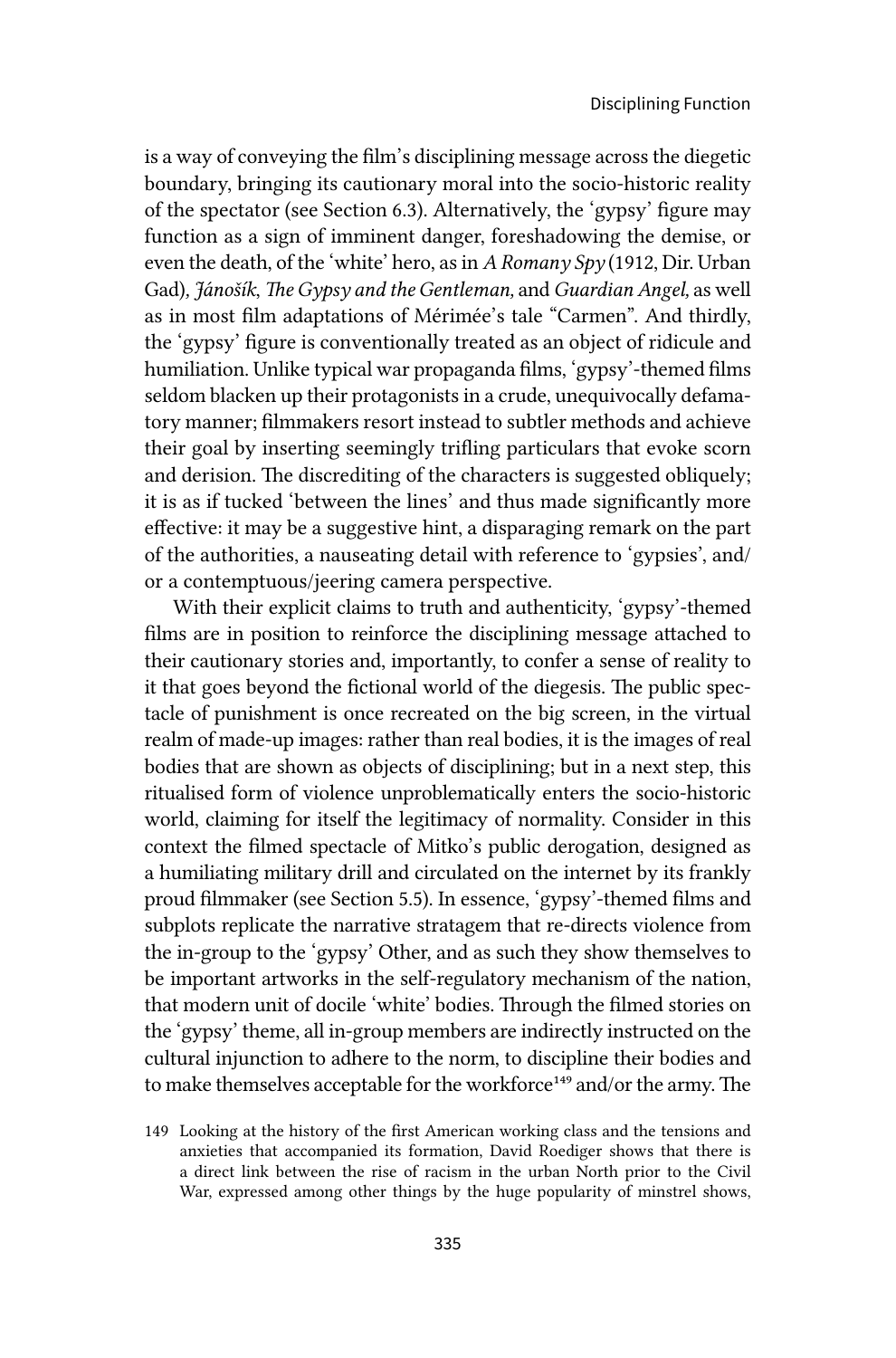The Functions of the 'Gypsy' Masquerade Staged in Film

punishment exercised exemplarily on the deviant 'gypsy' figure may take various forms in the films: from ridicule, via corporal punishment, jailing and social ostracism, to expulsion and genocide. As such, it is symptomatic of political and identity crises in the cultural core. That is to say, whenever we become witness to 'gypsy' bashing – be it on the symbolic plane of mediated images, or in real life – we need not bother examining 'gypsy' nature, culture or way of life but should rather gauge the kind of crisis that is taking place at the centre of symbolic and political power.

#### 9.3 Carnival (Expressive) Function

With its black colour coding and its otherised ethnic tag, the 'gypsy' mask is a safe, tacitly sanctioned vehicle that enables artists to represent and thus give free expression to those aspects of human nature that the dominant norm has negated, rejected, criminalised, cast in contempt or altogether rendered taboo. In its transgressivity, the carnival function of the 'gypsy' mask is in no way different to that of a nineteenth-century performance in blackface:

In minstrelsy, a layer of blackness applied to the white face released it from law. Just as entertainers, through or by association with blackface, could render permissible topics that otherwise would have been taboo, so American writers were able to employ an imagined Africanist persona to articulate and imaginatively act out the forbidden in American culture. (Morrison 66)

Taken as a whole, the genre provided a kind of underground theatre where the blackface "convention" rendered permissible topics which would have been taboo on the legitimate stage or in the press. (Saxton 4)

However, like no other art form, film is capable of immersing the audience in the underworld of 'gypsies', a carnivalised world in Bakhtin's

and the imperative of capitalist competition and labour discipline, which forced workers to adopt a profoundly new ethos, one that was hostile to leisure, nature, sexuality, life-work integrity and immediate gratification (95–31). In the light of Roediger's insights, it will be interesting to examine if and how the popularity of 'gypsy'-themed films is linked to the growth of industrial discipline in the various European societies at the turn of the twentieth century.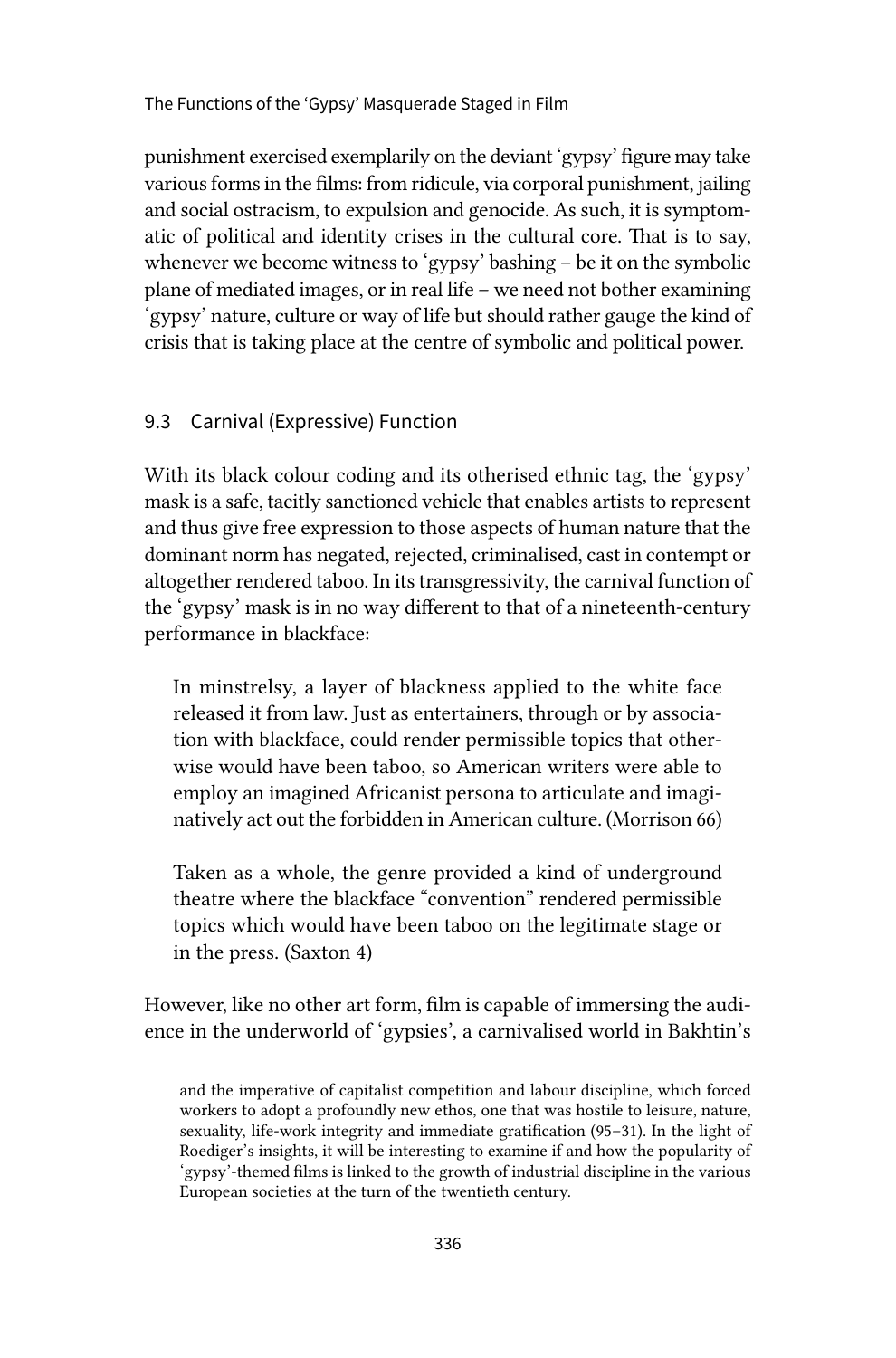sense, with an added ethnic tag. In this throbbing underworld, spectators can vicariously experience all that exceeds the restraints imposed by the normative model of self-control; they can live out in the imagination the *Sturm und Drang* of the undisciplined, naturally spontaneous body in the full gamut of its excessiveness – emotional, sexual, musical and so on (see Section 8.2.3). If the feelings of fear and aversion can be attributed to the disciplining message of the 'gypsy' spectacle, its carnival aspect is in turn responsible for evoking obsessive fascination and is also the source of the creative potential that the construct carries. This is probably the main reason why well-made 'gypsy'-themed films gain inordinate international popularity, one that crosses effortlessly the boundaries of national cultures and lasts over time. As Sue Harper writes about *Madonna of the Seven Moons*, "some films contain elements which evoke residual, forgotten or repressed aspects of culture. The individual consciousness contains such aspects too. When there is match between an audiences' secret mind and a films' inner landscape popular success will inevitably result." ("Madonna" 51). Moreover, the spectators' need to relive again and again that which is forbidden to them in daily life also makes these films an important cultural safety-valve, one that contributes to keeping social tensions in check. This in turn is also the reason why the emotional truth of the 'gypsy' spectacle is so crucial for its perceived authenticity.

Likewise, stereotypical and debasing portrayals of African Americans have long constituted an obsessive theme in American arts and life, as George Lipsitz discusses in his book *Time Passages*; he offers a psychoanalytical reading of minstrelsy shows which helps explain the popularity of 'racial' masquerades, be it in blackface or in our case gypsyface, with the severed relationship that spectators have to the emotions elicited by the staged spectacle:

The minstrel show "Negro" presented white society with a representation of the natural self at odds with the normative self of industrial culture. Uninhibited behavior could be savored by the id during the minstrel performance, but overruled afterward by the superego. The viewer could release tension by pointing to the minstrel show "darkie" and saying "It's him, not me." But the viewer came back, again and again. The desire to subjugate and degrade black people had political and economic imperatives of its own, but emotional and psychic reinforcement for that exploitation came from the ways in which racist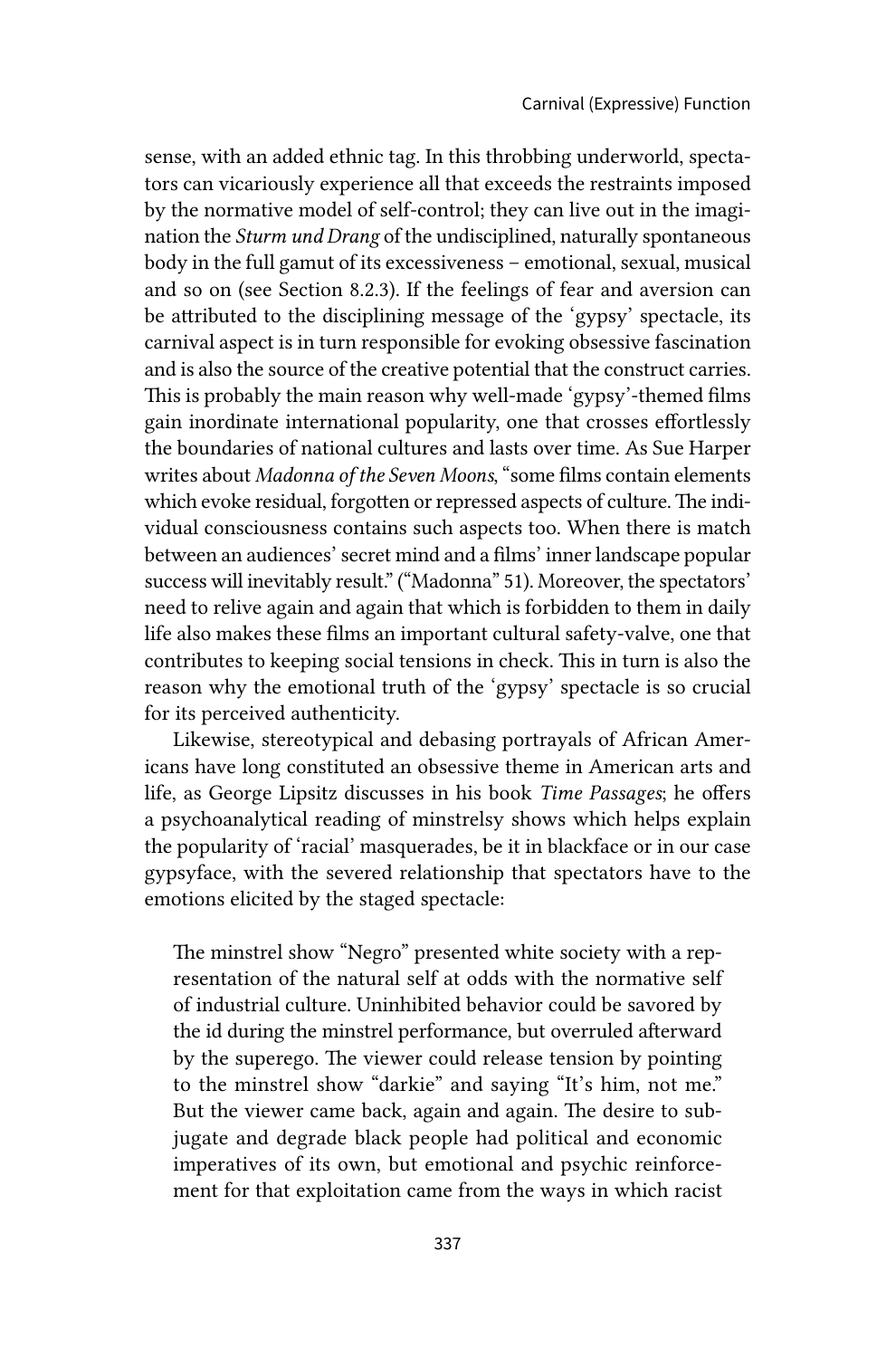The Functions of the 'Gypsy' Masquerade Staged in Film

stereotypes enabled whites to accept the suppression of their natural selves. (64)

It has to be stressed, once again, that works on the 'gypsy' theme represent an approved, a culturally acceptable outlet for the suppressed energies of human nature. Due to its lowest-ranking position in the hierarchy of human beings, the figure of the 'gypsy' poses no threat to the dominant norm and this in turn also makes it a tolerable mouthpiece for giving voice to social taboos ranging from open (deviant) sexuality to harsh political criticism; let us not forget that in spite of all the liberties it is granted, the 'gypsy' figure gets its final verdict through the downward-pointing plotline.

When it comes to difficult or even diplomatically sensitive matters, the need to subject films to a context-sensitive analysis becomes more than obvious, because only a contextual study can provide insight into the unmentionable issues that troubled a given society at a given historical moment and can illuminate how these issues are addressed by a particular film. Thus, as Sue Harper demonstrates with her historical reconstructions, we cannot fully gauge the social impact of Gainsborough period dramas unless we understand that the films' sartorial language countered the post-war austerity imposed on British women in their daily life, giving vent to the negated female sexuality (see Section 8.2.1). One example of a film that screams for a contextualising study is Stole Popov's auteur work *Gipsy Magic* (1997); the film can hardly conceal the filmmaker's anger at the United Nations' peace-keeping operation in Macedonia in the aftermath of the Yugoslav war. Following the example of Cervantes, Stole Popov stages a grotesque spectacle of the 'gypsy' mask to voice and at the same time to disguise his rabid critique of the West. So far, to the best of my knowledge, his work *Gipsy Magic* has not been analysed through the prism of its circumvented political commentary. Further invaluable evidence that the 'gypsy' theme is considered a safe ploy for bypassing censorship comes from Alaina Lemon's field research:

One Russian director at the Moscow Romani Theatre claimed to me that under socialism he always had used Gypsy freedom to hide antisocialist themes, that Gypsies functioned rather like a "bourgeois white piano," a forbidden stage property signifying decadence. When a playwright feared the censors, said the director, he would throw something marked as being in bad socialist taste into the script, such as white piano or girls in bikinis. The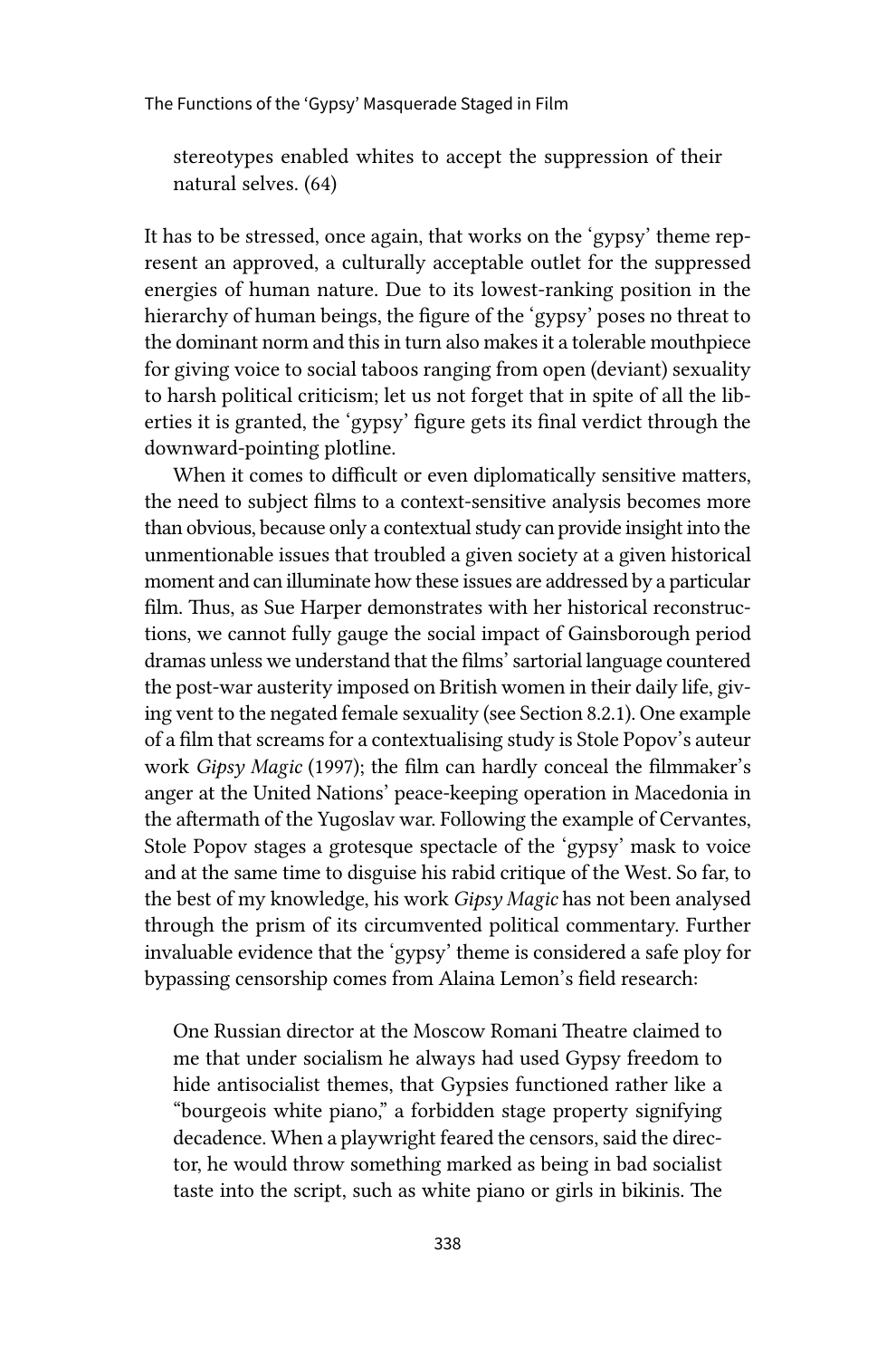censor would hopefully be distracted, command only that the decoy piano or girls be deleted, and miss the more subversive subtext: "Gypsies work the same way. You can stage any social conflict you want, as long as you set it in a Gypsy camp." Gypsies were for him no more than a trope for antistate and antimodern nostalgia. This was crystal clear in the way the director described how he actually chose elements of Gypsy tradition for his scripts: "The audience wants to see customs, superstitions, something miraculous. When I pick up a book, I read about customs in ancient France and in India, where people are yet unspoiled by civilisation…. I take a custom and gave it to the Gypsies…. Theatre is the means to reach another world, when we are talking to God, … in any play, an exit to such a level is art" (interview from field notes 1991). Gypsies were his vehicle "to reach another world," separate from mundane life, "unspoiled" and more essential. (42)

Putting all these individual cases aside, we can see that popular 'gypsy' themed films can serve as a litmus test for taboo topics and can thus aid researchers in identifying issues that were hard to broach openly at a given historical moment. With its topsy-turvy spectacle, the 'gypsy' mask has a subversive side to it, but this subversiveness works only as temporary release from the shackles of normality; it damps the energy of revolt and thus stabilises the racist status quo. The next section considers the subversive function of 'gypsy'-themed films where subversiveness is understood to be either an expression of social and cultural criticism towards the world of the 'white' mask or it constitutes a challenge to the black-and-white racist paradigm altogether.

#### 9.4 Subversive Function

*Writing has laws of perspective, of light and shade just as painting does, or music. If you are born knowing them, fine. If not, learn them. Then rearrange the rules to suit yourself.*

Truman Capote (22)

As laid out in Cervantes' tale "La gitanilla", the 'gypsy' theme presupposes a two-world narrative organisation of space: the 'gypsy' world serves as the negative foil against which, explicitly or by implication,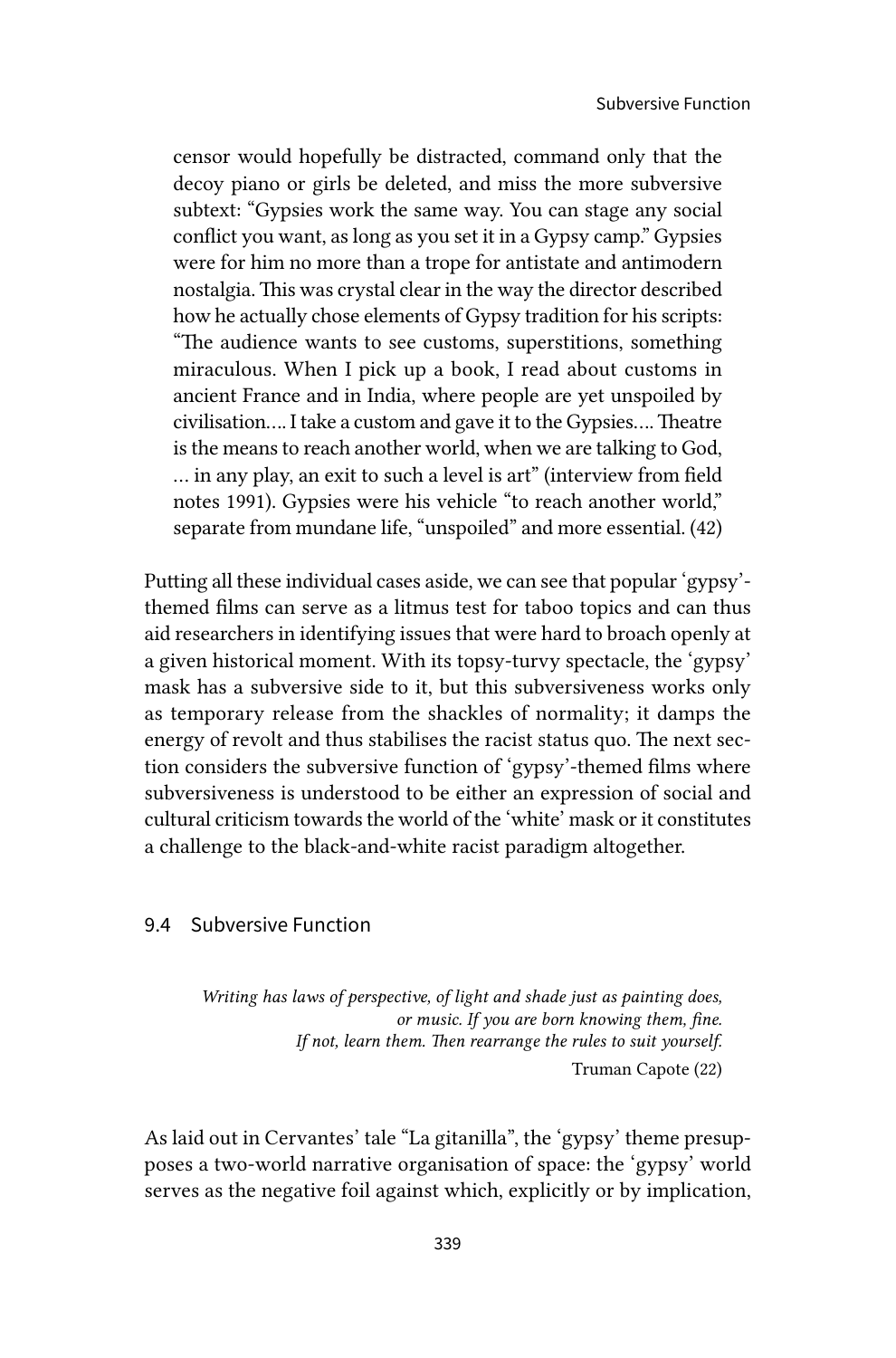the world of the dominant norm gains psychological salience. In this split-in-two space, the 'gypsy' world represents a certain blind spot for the vigilant and violent gaze of the norm: it is the underworld in which the male 'white' hero – like the character Don Juan de Cárcamo/ Andrés Caballero in "La gitanilla" – can slip away from the controlling eye of society and disappear without a trace for a certain period of time. In a number of 'gypsy'-themed films, this dramatic ploy is preserved in the plot: persecuted by those in power, a 'white' male hero finds refuge among 'gypsies', becoming invisible in his 'gypsy' garb to his persecutors, and thus manages not only to save his life but also, at a later point, to stand up to injustice. Such a structure underpins, for example, the stories in *Gypsies* (1921, Dir. Karel Anton), *Gypsy Wildcat*, "The Gypsy" – Episode 8 from the Bulgarian television series *At Each Kilometer* (1969, Dir. Nedelcho Chernev and Lyubomir Sharlandzhiev), *The Bohemian Girl* (1922, Dir. Harley Knoles), *Golden Earrings,* and *Papusza*.

Importantly, the two-world design of the 'gypsy' narrative creates conditions for a subversive play with alternative perspectives and world models. Here, we can distinguish between two types of subversiveness: one that is encoded within the two-world design of the 'gypsy' theme and one that playfully revises, recodes and transcends that very twoworld paradigm, exposing its insubstantiality and masquerade nature. In this subsection, I will elaborate more on the first type of subversiveness, since 'gypsy'-themed films and their aesthetics of authentication are our main object of study. In 'gypsy'-themed films, the two worlds are dominated by the two complementary regimes of seeing – the self-aggrandising (whitening/humanising) gaze towards the ethno-national Self, stabilised by the deprecating (blackening/dehumanising) gaze towards the 'gypsy' Other; these two modalities of the dominant gaze homogenise, essentialise, racialise and stratify people into hierarchical and therefore incompatible categories. Nevertheless, the 'gypsy' world can also offer a vantage point from which to critically scrutinise one's own world as if standing outside of it; it allows for an estranged view on the dominant culture and its mores. This narrative ploy is used especially in 'gypsy'-themed stories that retrospectively look at discredited political regimes, as in the six films mentioned above. Moreover, the 'gypsy' world offers a vantage point from which to envision new, future-oriented paradigms for social cohesion. As we have seen in our discussion of *Gucha* and *Gipsy Anne* (see Sections 7.1 and 7.3.1), this subversive potential is harnessed only piecemeal and, importantly, it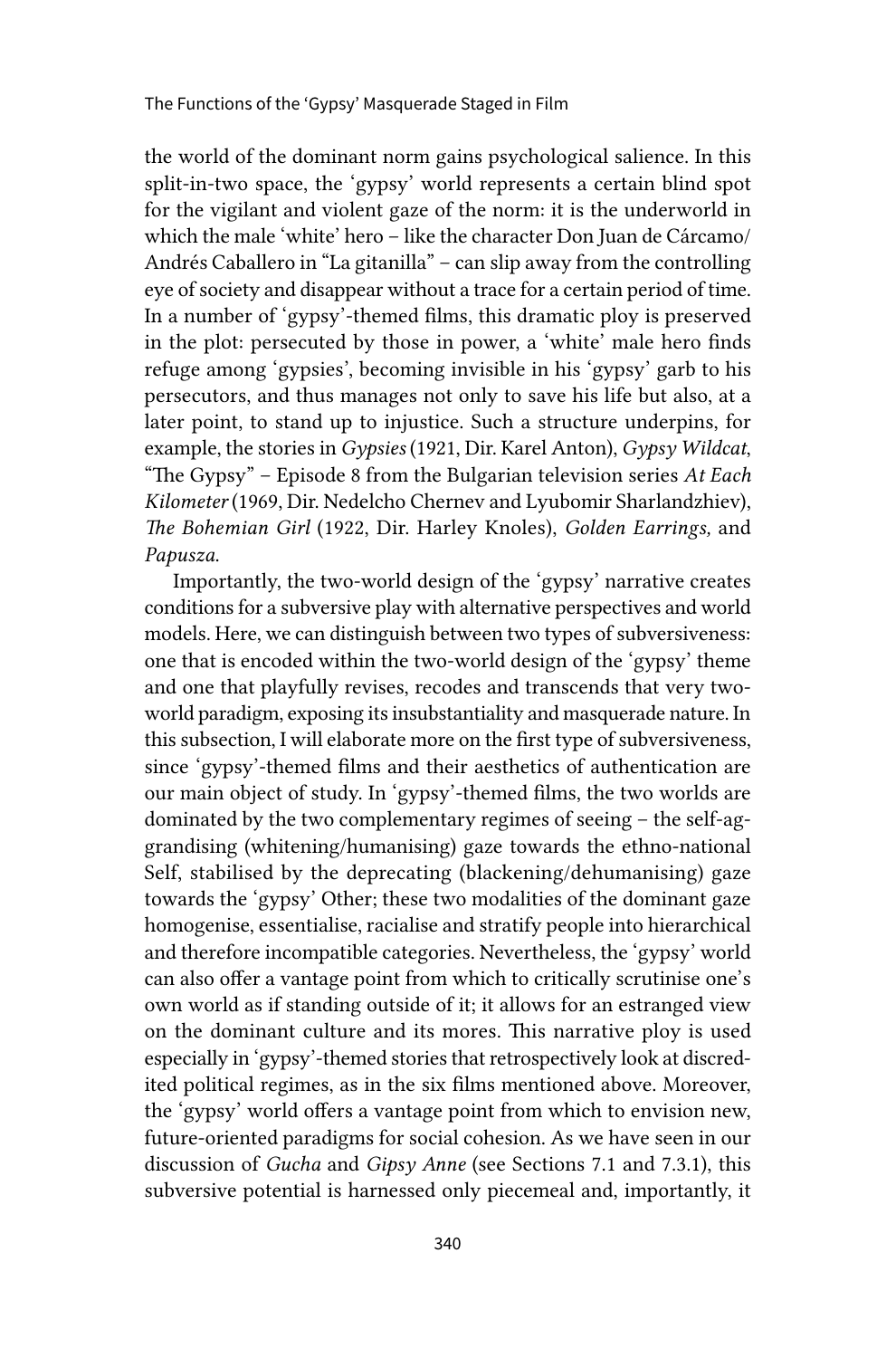is contained within the two-world narrative paradigm; other examples include *Madonna of the Seven Moons* and *Pink Dreams.* 

The film *Pink Dreams* (1976) presents something of a paradox case here, because its filmmakers resisted for a year the demands of the communist government in Czechoslovakia to give the story a happy ending and show a marriage between a Slovak and a Romni (cf. Hames). Set on conducting an integrative policy, the communist government requested a story that revises the nationalist spectacle and advances in its place a more progressive vision for social cohesion, one that allows for a harmonious relationship between the ethnic majority and the traditionally scapegoated ethnic minority. Yet, rebelling against socialist realism and its future-oriented utopia, the filmmakers felt that their task was to underline the impermeable lines of 'ethno-racial' division rather than to create a text that explores the possibility of togetherness. Thus, translated into Lotman's terms, their film *Pink Dreams* presents a plotless text whose function is that of classification – the main 'white' hero Jakub attempts to deviate from the established norms and temporarily forms a relationship with the 'gypsy' girl Jolanca, but then erases his boundary transgression by returning back to his community. The film has a circular structure: it starts and finishes with scenes of Jakub waking up in his bedroom. His heroic experience of transgression and transgression erasure is framed by identical waking-up sequences; as such, it is a phase of initiation that only solidifies his place in the majority society. The real event in the film is the courtship and marriage of the town hall administrator Irena (Sally Salingová), a 'gypsy', and the town hall maintenance man Ondro (Milan Kiš), a Slovak, two minor characters, yet this revolutionary plot remains on the periphery of the film.

It is also noteworthy that atmospherically the filmmakers resort to antigypsy elements to suggest the incompatibility of the two worlds; their film is a prime example of the split black-and-white vision: the world of 'white' Slovaks is presented through a lens of gentle humour and lyrical dreaminess, while the world of the 'gypsies' is seen through a lens of slum naturalism that borders on the oppressive. The Slovaks in the film are shown in a poetically humorous way; their predicaments always have a comic twist and are not overshadowed by a feeling of existential burden or imminent tragedy. Just the opposite: the anecdotes with Jakub's hypochondriac father, with his lonesome uncle who finds solace in fresh eggs, with his dreamy grandfather, who once tried to fly with an umbrella, with Mr. Babja, the post office employee who finds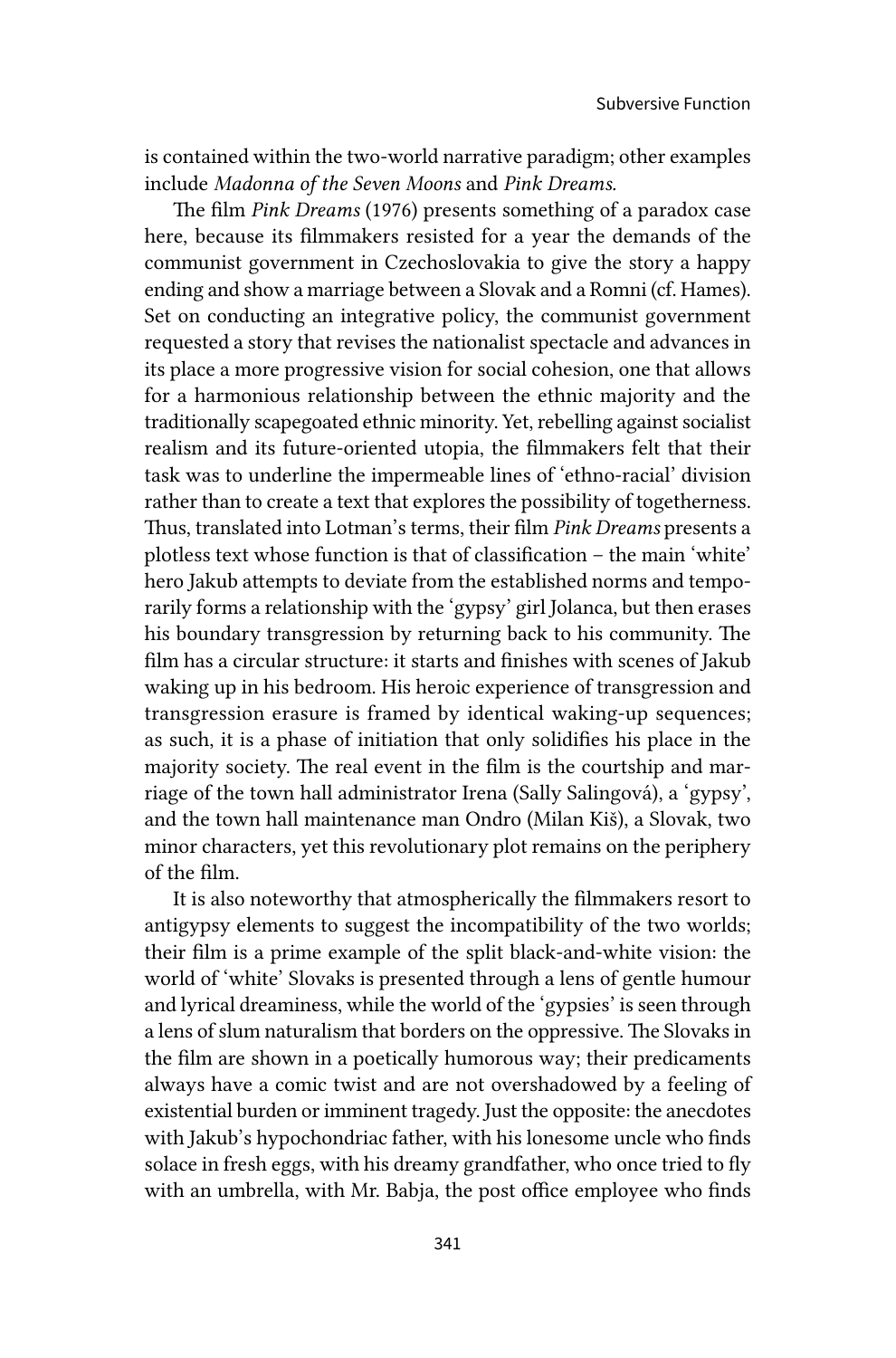his shoe in a mail bag and cannot recognise it, with his elderly neighbour, who never gets enough to eat and finds refuge in a bathtub full of provisions up a tree, etc. – all of them focus on the uniquely individual in a humorously benevolent manner. The viewers are introduced to the endearing quirks of the Slovak village inhabitants in a mode of looking that has a lightness, laughter and pure cinematic poetry to it.

The depiction of the 'gypsy' shantytown is, by contrast, marked by a naked and at times quite oppressive realism; there is no comic lightness or dreamy poetry to it. Through a number of socially diagnostic sequences, we are introduced to the existential dramas that plague life in the 'gypsy' quarter and from which Jolanca wants to flee: we see her, for instance, carrying two buckets of water down an unpaved street in the company of two small children, to one of whom she later gives a bath; we are shown a breastfeeding mother who asks Jolanca for a cigarette (a clichéd image overused in literature, painting and film), a lazy husband whom Jolanca tells off for not working, a prematurely old mother whom Jolanca criticises for giving birth to so many children, and so on. Moreover, through many details, the film suggests an identity between Jolanca and her blind, all-knowing grandmother who, in addition, has a disturbingly disfigured face. At the start of the film, we see Jolanca's grandmother peeling green peas in a huge pot, which is also when she prophesises that her granddaughter will leave and then come back. Near the end of the film, Jolanca is shown peeling green peas in a huge pot, at which moment she tells Jakub that she wants to go back to her people. The same method of portraiture is employed to suggest an identity between Jakub and his dreamy grandfather, the Umbrella Alois. In two rhyming sequences, we see each of them get drunk and then try to fly with an umbrella. Obviously, the film constructs on many levels a line of separation between the Slovak majority and Slovak 'gypsies', advancing the argument for the impossibility of social cohesion. And if the filmmakers may have felt proud for resisting the dictates of the communist government, the aesthetic and narrative solutions they have opted for are the opposite of rebellious, because they simply reproduce the age-old patterns of antigypsyism.

*Pink Dreams* is an example of a film that harnesses only partially the subversive potential of the 'gypsy' theme, upholding at the same time the colour-coded two-world narrative model. Now, we move on to the second type of subversiveness, where the split-world model itself is subjected to revision: this type of subversiveness is manifest in a different grouping of films that have been discussed here only marginally. As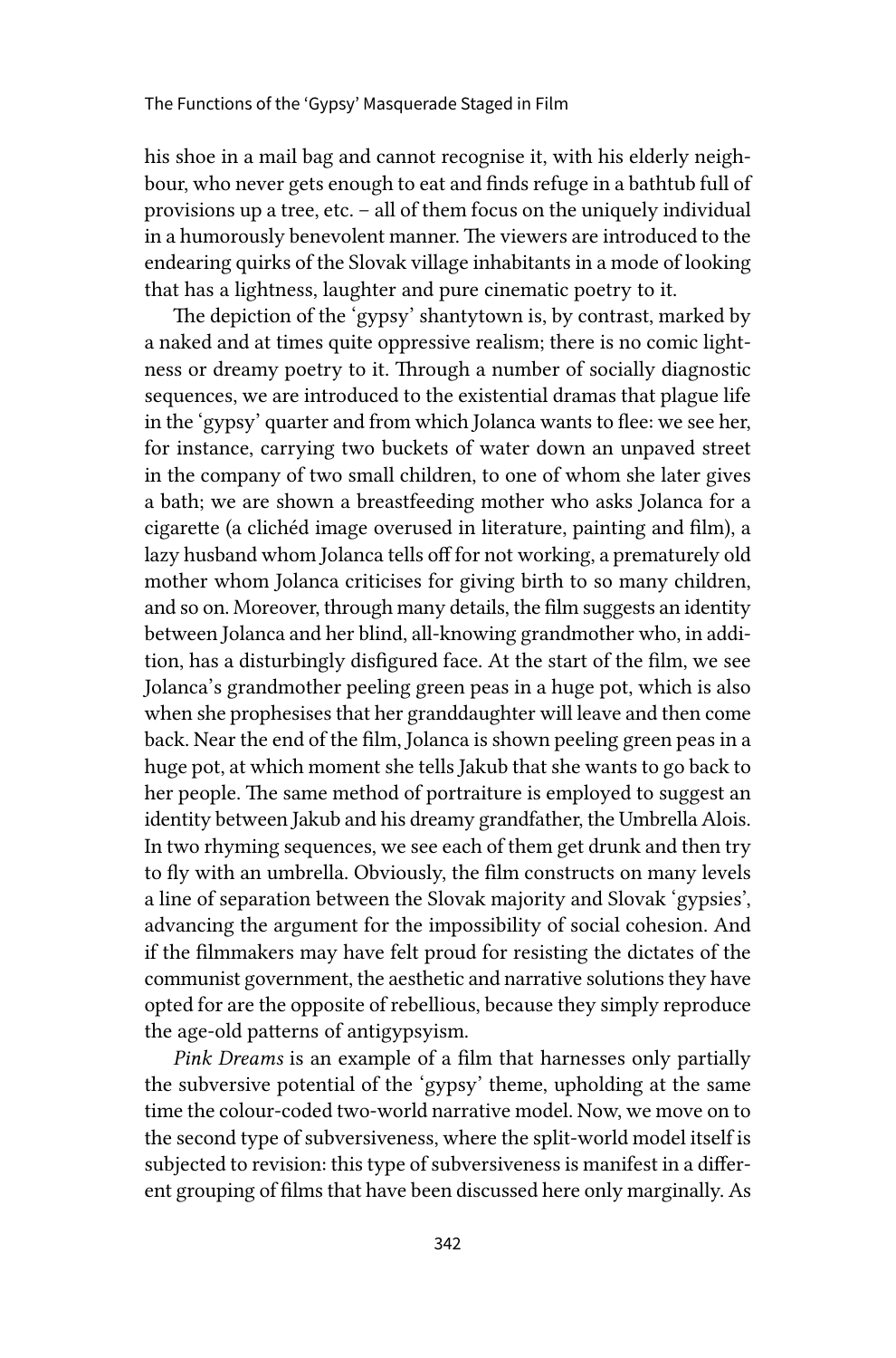outlined in Chapter Two, these are films that take a consciously playful stance towards the 'gypsy' mask and, while making a deliberate, even exaggerated use of it, they furnish it with a new content matrix and a new plotline. The development of this aesthetic tendency can be easily traced in Tony Gatlif's prolific body of work. Other works that display this type of de-constructivist aesthetics, albeit in different measure, include *Golden Earrings* (1947, Dir. Mitchel Leisen), *Train of Life* (1998, Dir. Radu Mihăileanu), and *Gypsy Woman* (2001, Dir. Sheree Folkson). The narrative and the visual design of these works openly defy the racialising aesthetics of authentication and so they can also be read in more universal terms, as meta-narratives that provide a self-reflexive commentary on the fluid, performative nature of modern 'ethno-racial' identities. This type of films require separate study, together with the third type of films, the ones which entirely abandon the 'gypsy' mask and direct their critical gaze instead towards the dominant culture and its structures of power.

#### 9.5 Socially Integrative Function

*Traube ist noch nicht der Wein – Traube will gekeltert sein. Wald und Flur ist Bild noch nicht – Wirklichkeit noch nicht Gedicht. Geist ist das was Leben leiht – Kunst ist Geist der Wirklichkeit.* Ernst von Wildenbruch (Bund deutscher Barbier 1)

The socially integrative effect of the 'gypsy' spectacle should have become clear to the reader by now, as it has been highlighted from various angles in the previous four subsections. To be certain, extrapolating five different functions in relation to the 'gypsy' mask is a heuristic device that aims to facilitate the analysis and present the complexity of the subject matter in an easily readable, logically structured way. In fact, it is much more sensible to think of these five functions as an organic bundle, inextricable from one another, which is what makes it impossible to discuss one function without involving the others. However, I find it important to isolate this last, fifth function and consider it separately, giving it a name of its own, on account of the paradoxical nature of its operation. To better grasp this function, we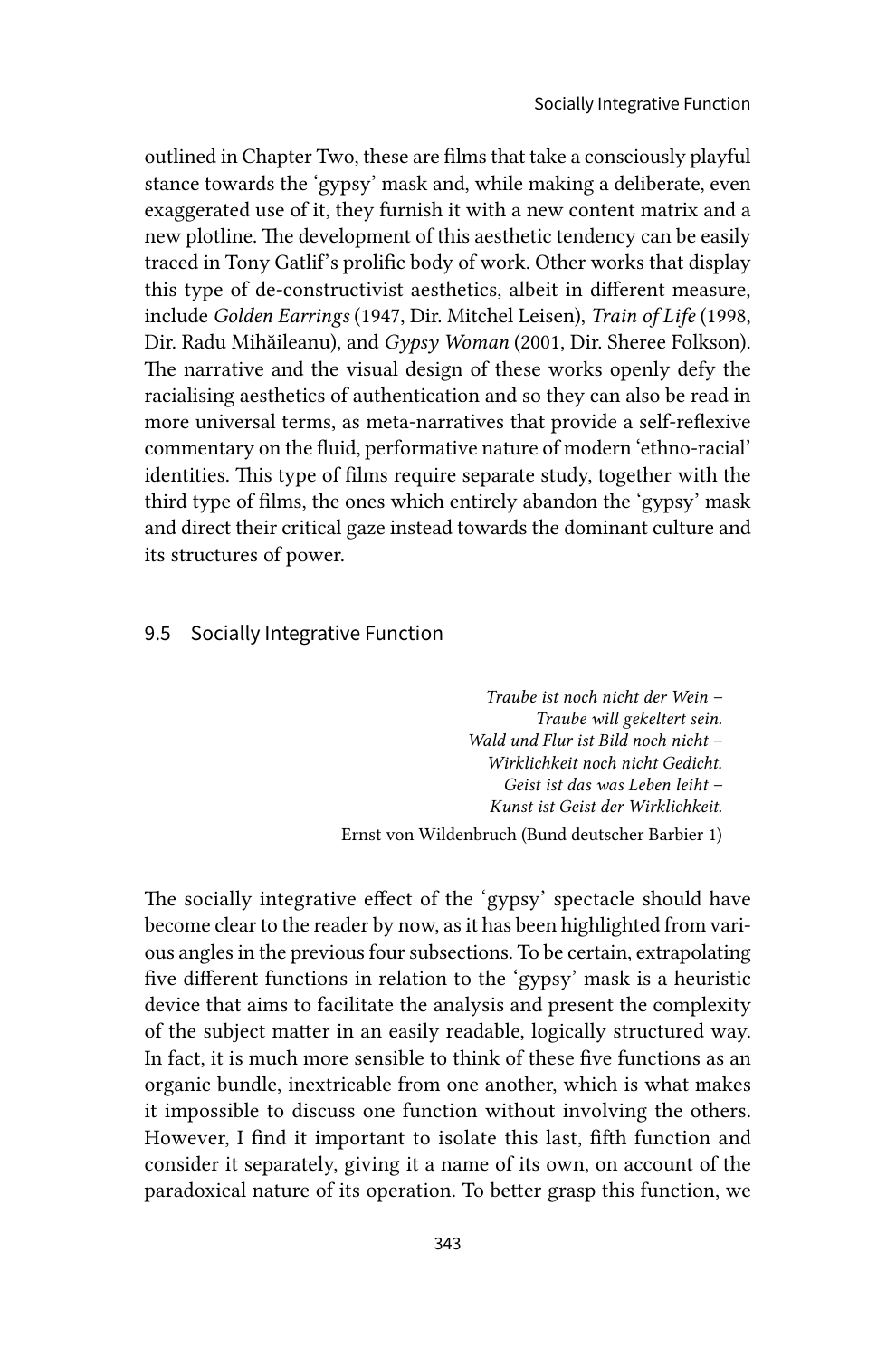can liken it to the psychotherapeutic tactic of paradoxical intervention, which involves the voluntary re-enactment of undesired symptomatic behaviour as a way of overcoming it and distancing oneself from it. The same paradoxical logic is manifest in initiation rites, where, as we have seen, the hero (or the heroine) is subjected to a phase of trials in the mirror-inverted world of darkness, the successful passage of which helps him distance himself from that darkness and secures him a place in the world of light. So, transposed to the symbolic spectacle of 'white' identity formation, we can see that the paradoxical logic of social integration requires the invocation and re-enactment of the 'non-white' 'ethno-racial' Other – routinely portrayed as an undesired symptom of the (pre-modern) past – in order for the 'white' Self to gain its full autonomy and its separate, superior 'ethno-racial' identity. We can then approach the production and obsessive consumption of 'gypsy'-themed films as symptomatic of the need of a given social/ ethno-national group to symbolically re-cross the 'ethno-racial' boundary as a way of re-asserting and possibly re-configuring its 'white' (European) identity.

Here, once again, the parallel to blackface minstrelsy proves invaluable. In "Making America Home: Racial Masquerade and Ethnic Assimilation in the Transition to Talking Pictures", Michael Rogin draws on various Jewish newspaper articles and films at the turn of the twentieth century to elucidate the paradoxical effect of blackface minstrelsy, which, as he writes, "promoted identification with native peoples as a step in differentiation from them" (1052). Stressing the crucial role of film, Rogin describes element by element the complex symbolic technology mobilised in the process of creating American national identity. As he argues, the minstrel show "became the agent of Americanization", "the world-wide sign of American identity", the chief instrument of the melting pot that turned Europeans into Americans (1054–1055). Minstrelsy, according to Rogin, instructed new immigrants about the importance of 'race' in American life and had the power to stabilise "white ethnics from a racially liminal to a white identity" (1061). "Facing pressure that would assign them to the dark side of the racial divide, immigrants Americanized themselves by crossing and re-crossing the racial line. Their discovery of racial inequality propelled the United States beyond ethnicity" (1053). Thus, if 'racial' cross-dressing facilitated the removal of differences between 'whites' divided by ethnic lines in America and levelled out class and regional differences, democratising in effect one part of American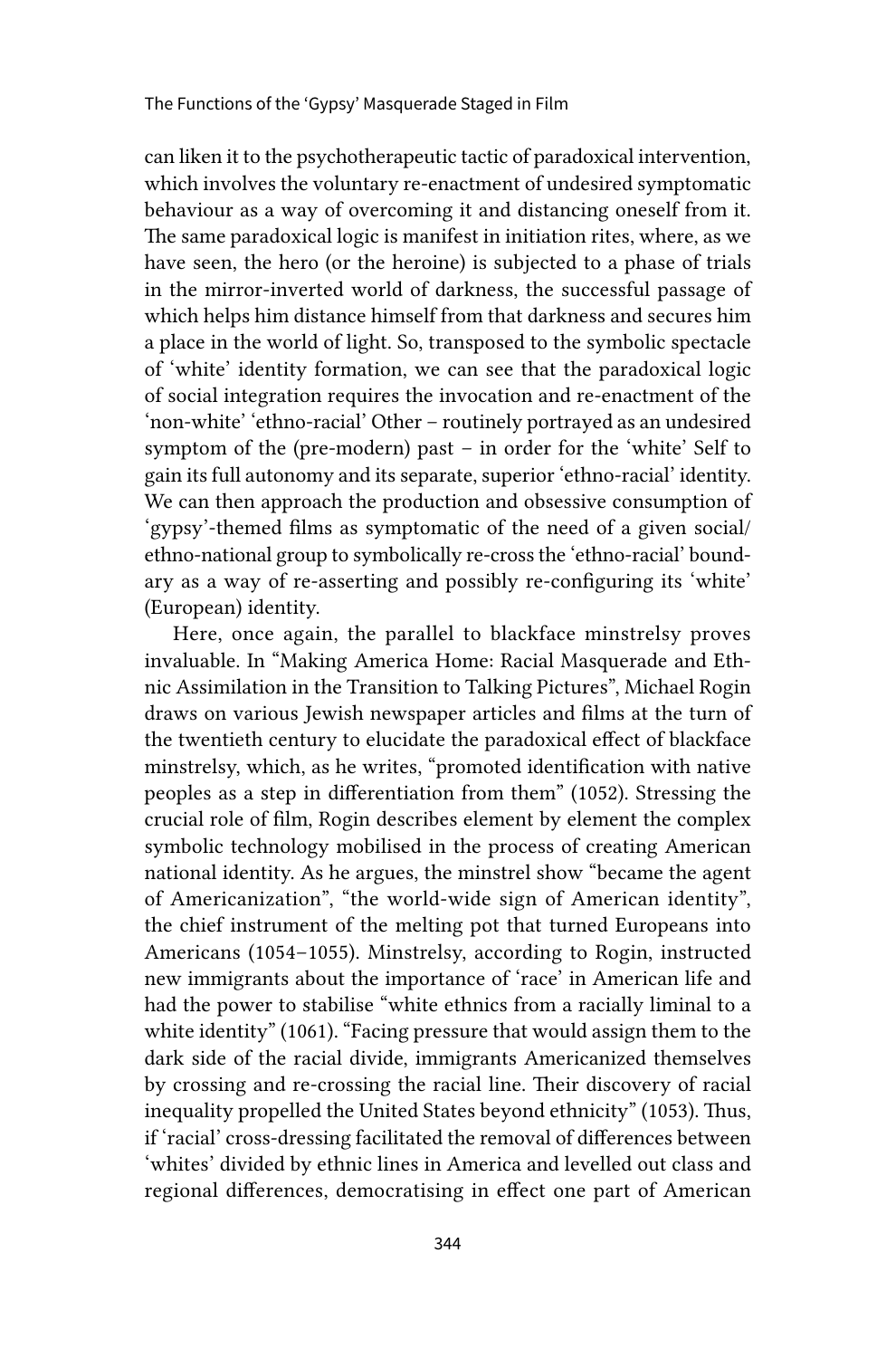society, it did so at the expense of the excluded and racially stigmatised 'non-whites'. Here, I want to draw special attention to the fact that the convention of 'racial' cross-dressing – which we have both in blackface minstrelsy and 'gypsy'-themed films – operates through a *temporary* phase of identification with the stigmatised 'ethno-racial' Other and has a high emotional charge.

Similar observations can be found in Alexander Saxton's article "Blackface Minstrelsy and Jacksonian Ideology", in which the scholar examines the ideology of the minstrel show at the interface of form (racist) and content (social), stressing the ubiquity and pervasive influence of the blackface convention. To drive his point home, Saxton gives Mark Twain as an example: even this eminent man of letters, otherwise known for his caustic critique of American society, embraced uncritically the most popular form of American mass entertainment. Quoting several lines from one of Twain's favourite minstrelsy songs, Saxton articulates the implicit message it conveyed as well as its emotional charge: "The black puppets are striving to be white, singing in white voice, while the white audience in the new city or the new West lingers through a moment of self-pity and regret for things past" (28). Like Rogin, Saxton explains that contemporary 'white' audiences identified emotionally with the blackface performers whose music and sketches appear to have "touched the central chords of white consciousness" (28). This is to say that the convention of blackface, or for that matter of the 'gypsy' film genre, does not preclude the spectator's identification with the staged 'ethno-racial' Other. On the contrary, these works of art are often the only socially sanctioned outlet that enables the expression of rejected aspects of the 'white' Self; to wit, racist artworks are so popular precisely because they resonate strongly with the anxieties and emotional grievance of their audience; they are nothing but a form of autocommunication, if we resort to Lotman's terms (*Universe* 21), an 'I – I' monologue, a split-personality dialogue, in which the second 'I' is artfully disguised as the stigmatised 'ethno-racial' Other (Fig. 51 and Fig. 52; cf. Mladenova, "Imagined Gypsy" 18–19). We can hardly fail to recognise that the ideology of racism inflicts damage not only by creating impenetrable hierarchies among groups of human beings, denying the human status of those labelled as 'non-whites', but it also leads to a perverse stratification of human psychic phenomena, to a grave form of self-alienation which affects everybody.

A textbook example of the widespread art of 'ethno-racial' masquerade comes from a German make-up guide published around 1910 by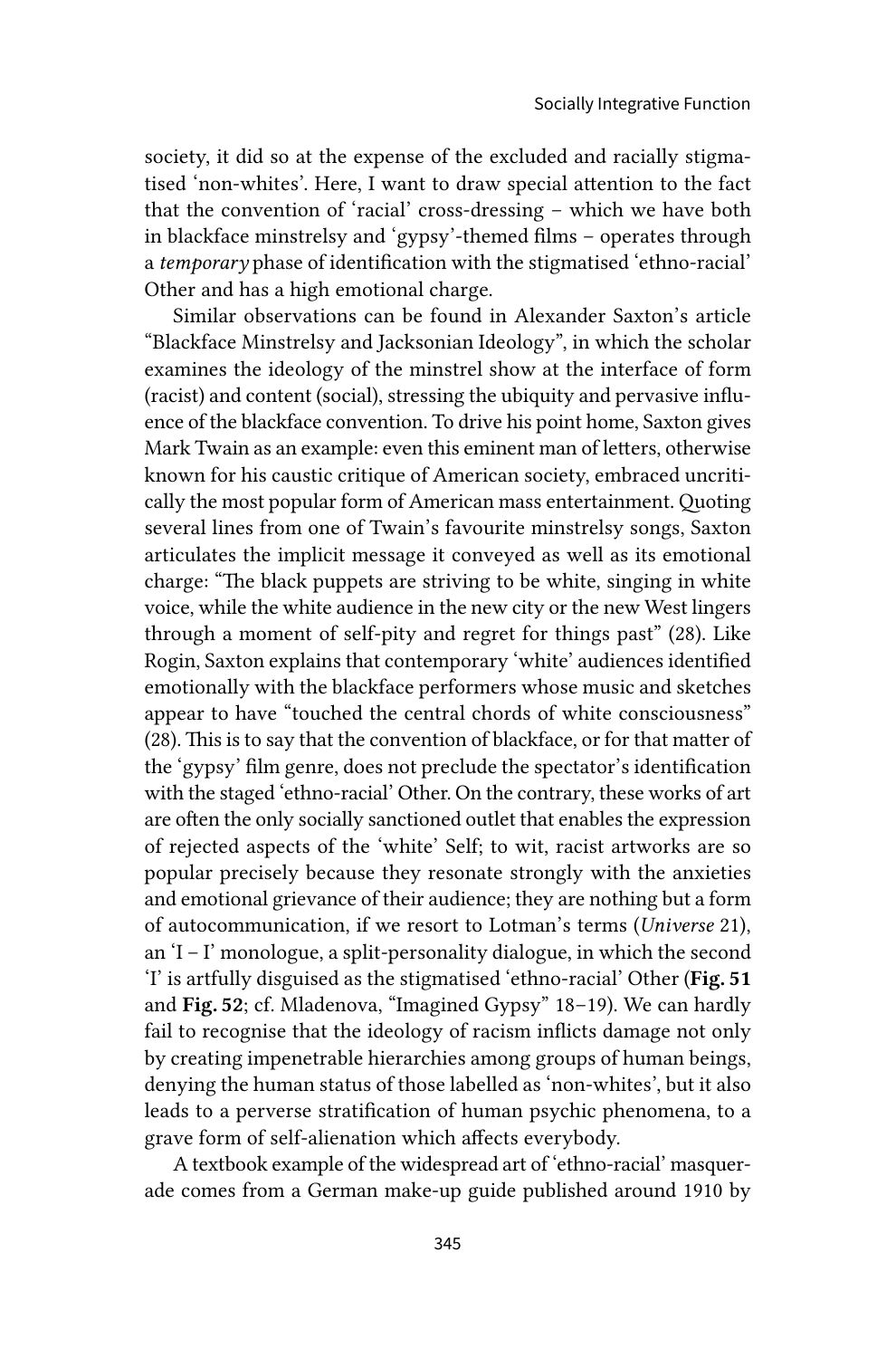the Association of German Barber, Hairdresser and Wigmaker Guilds with the title *Das Schminken in Theorie und Praxis*150 [Make-up in Theory and Practice, my translation R.M.]. The demand for this book was so high in its time that within two years of the first publication, it was republished in a revised and expanded version.

In a series of colour plates, the guide explains how a 'typical German' actor is to apply make-up and to dress up in order to impersonate different masks; the masks are grouped into four main categories: racial and folk types (e.g. Indian, Negro, Gypsy man, Gypsy woman, Jew: old, and Jew: young), age masks (e.g. student, artist, professor, old lady), historical masks (of really existing figures such as Friedrich the Great or Bismarck, or of phantasy figures such as King Lear, Faust or the Flying Dutchman), character masks and caricatures (e.g. clown, shoemaker, tailor, the King of Babylon) (cf. 21–24). Here, I show two colour plates that illustrate the theatrical convention of blackface (Fig. 51) and the theatrical convention of gypsyface (Fig. 52). It is notable that the model head used on the colour plates for racial types, both for male and female masks, is that of a blond, blue-eyed male in a suit. The plate on the left-hand side shows the model head with only complexion make-up applied. The plate on the right shows the same model head with complexion make-up, additional make-up, wig, accessories and costume. Underneath, all masks are supplied with a "physiological justification", a short description meant to justify the choice of materials, and this type of knowledge forms the core of the guide's theoretical rationale.151

- 150 I am thankful to Dr. Frank Reuter for this valuable find, which reached me in the final phase of my dissertation project. The print book is of remarkable quality and its pages bear the traces of the makeup-smeared fingers of the artists who have consulted it. The examples it provides fit also well here, in this concluding chapter, because they point, once again, to the pertinence of the term 'mask' in analysing film texts, and illustrate the relational nature of the coloured 'gypsy' mask to the blank 'white' mask (on page 3), leaving no room for doubt as to the racist subtext that underpins the 'gypsy' spectacle staged in virtually all arts, and thus make one aware of the normalcy of this spectacle, of its mind-boggling ubiquity.
- 151 See also Andreas Schwarz and André Karliczek's article "Mit Haut und Haar. Vom Merkmal zum Stigma – Farbbestimmungsmethoden am Menschen".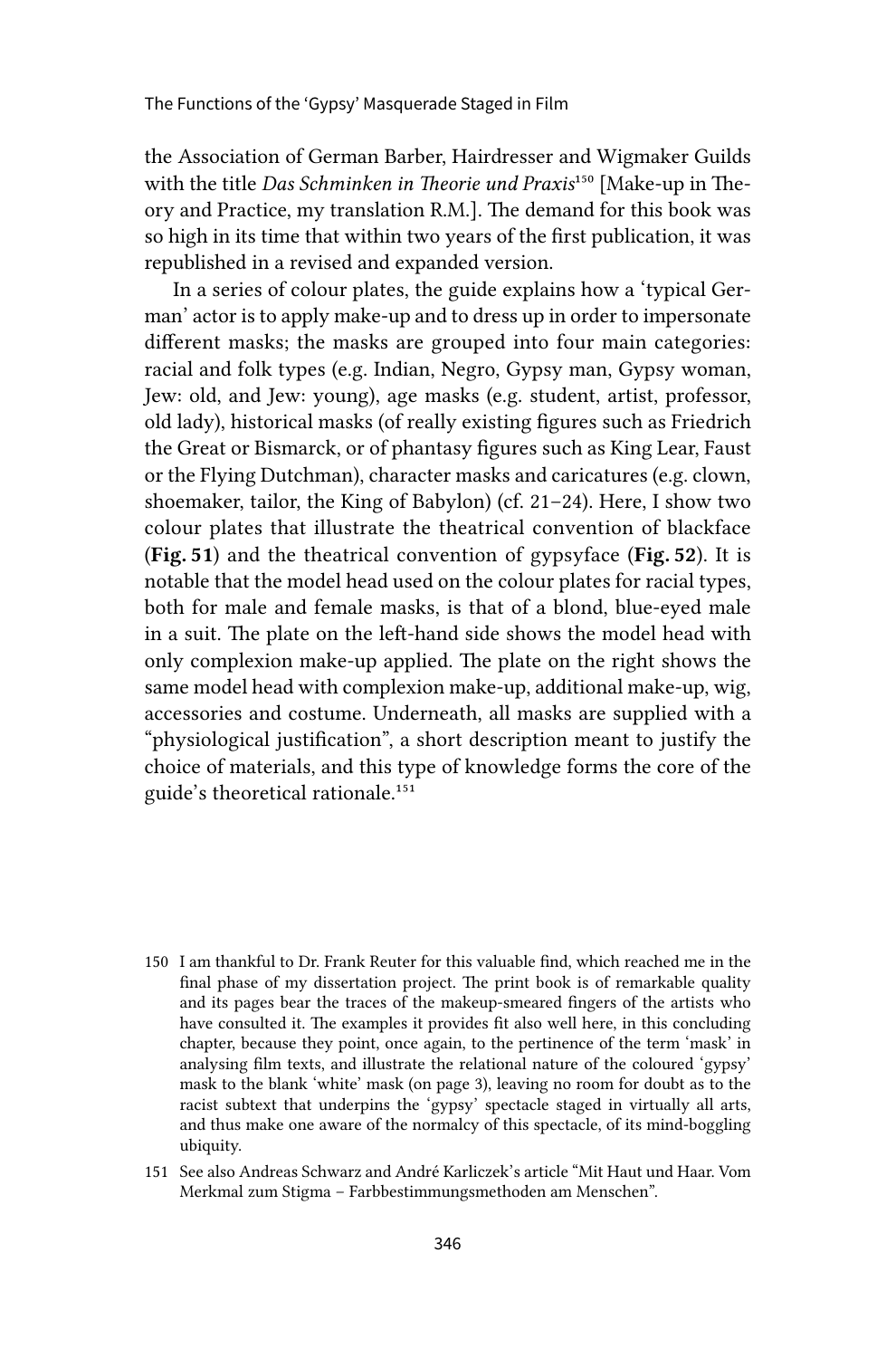

Fig. 51. Scanned page from the book *Das Schminken in Theorie und Praxis* (ca. 1910): Der Mohr.



Fig. 52. Scanned page from the book *Das Schminken in Theorie und Praxis*  (ca. 1910): Zigeunerin.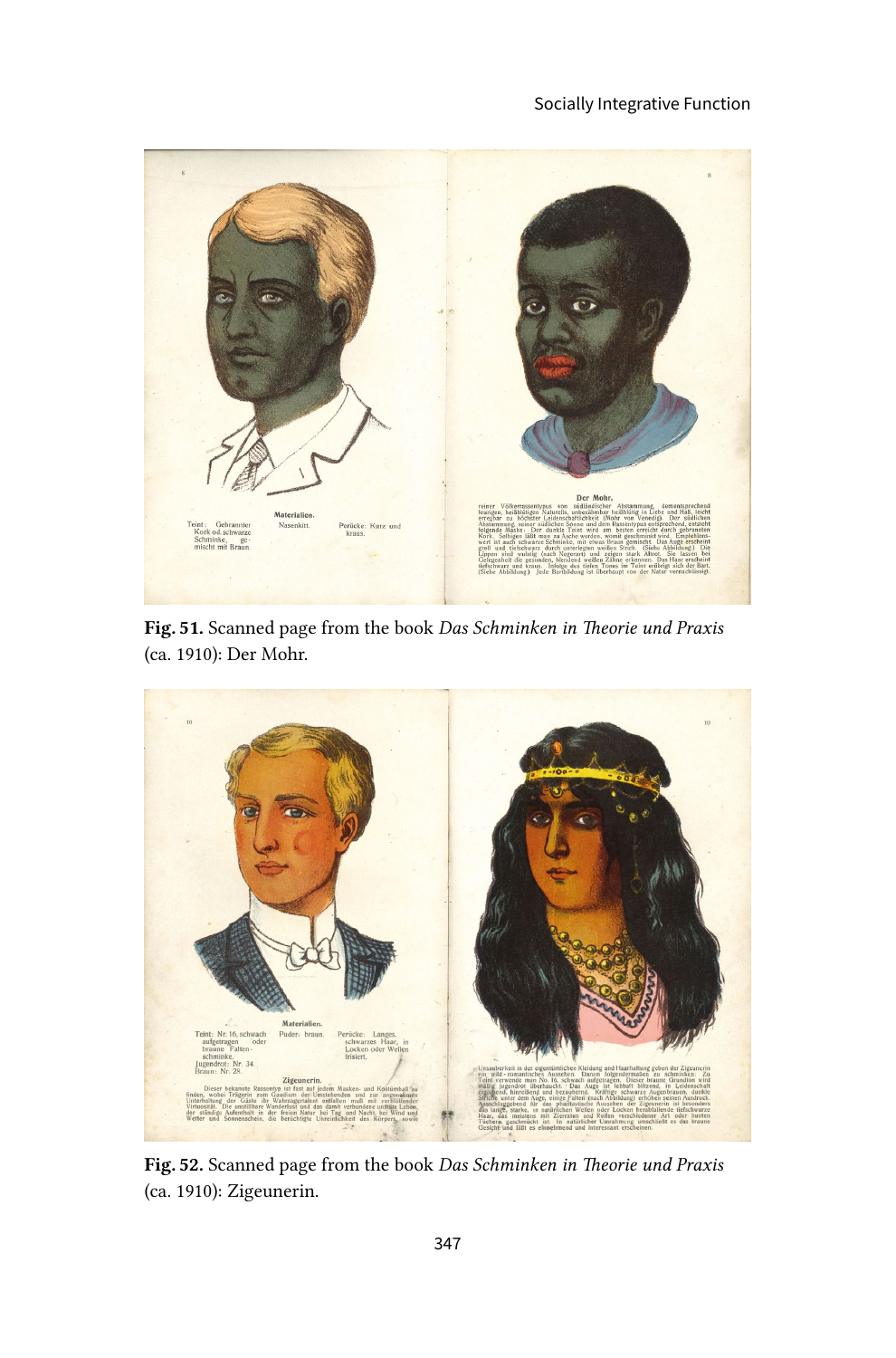#### Zigeunerin

Dieser bekannte Rassentyp ist fast auf jedem Masken- und Kostümball zu finden, wobei Trägerin zum Gaudium der Umstehenden und zu angenehmen Unterhaltung der Gäste ihr Wahrsagertalent entfalten muss mit verblüffender Virtuosität. Die unstillbare Wanderlust und das damit verbundene unstäte Leben, der ständige Aufenthalt in der freien Natur bei Tag und Nacht, bei Wind und Wetter und Sonnenschein, die berüchtigte Unreinlichkeit des Körpers, sowie Unsauberkeit in der eigentümlichen Kleidung und Haarhaltung geben der Zigeunerin ein wildromantisches Aussehen. Darum folgendermaßen zu schminken: Zu Teint verwende man No.16, schwach aufgetragen. Dieser braune Grundton wird mäßig jugendrot überhaucht. Das Auge ist lebhaft blitzend, in Leidenschaft erglühend, hinreißend und bezaubernd. Kräftige schwarze Augenbrauen, dunkle Striche unter dem Auge, einige Falten (nach Abbildung) erhöhen seinen Ausdruck. Ausschlaggebend für das phantastische Aussehen der Zigeunerin ist besonders das lange, starke, in natürlichen Wellen oder Locken herabfallende tiefschwarze Haar, das meistens mit Zierraten und Reifen verschiedener Art oder bunten Tüchern geschmückt ist. In natürlicher Umrahmung umschließt es das braune Gesicht und lässt es einnehmend und interessant erscheinen. (10)

### Gypsy Woman

This well-known racial type can be found in almost every masquerade and costume ball, whereby the wearer must develop her fortune-telling talent with astounding virtuosity in order to delight bystanders and entertain guests. The insatiable wanderlust and the unstable life associated with it, the constant staying outdoors by day and night, in wind and weather and sunshine, the notorious impurity of the body, as well as uncleanliness in the peculiar clothes and hairstyle, give the gypsy woman a wild, romantic look. Therefore, apply make-up as follows: For complexion use No.16, lightly applied. This basic brown shade is to be moderately overlaid with youth red. The eye is sparkling with liveliness, glowing in passion, ravishing and enchanting. Strong black eyebrows, dark lines under the eye, a few wrinkles (as shown in the picture) increase its expression. Critical for the fantastic appearance of the gypsy woman is especially the long,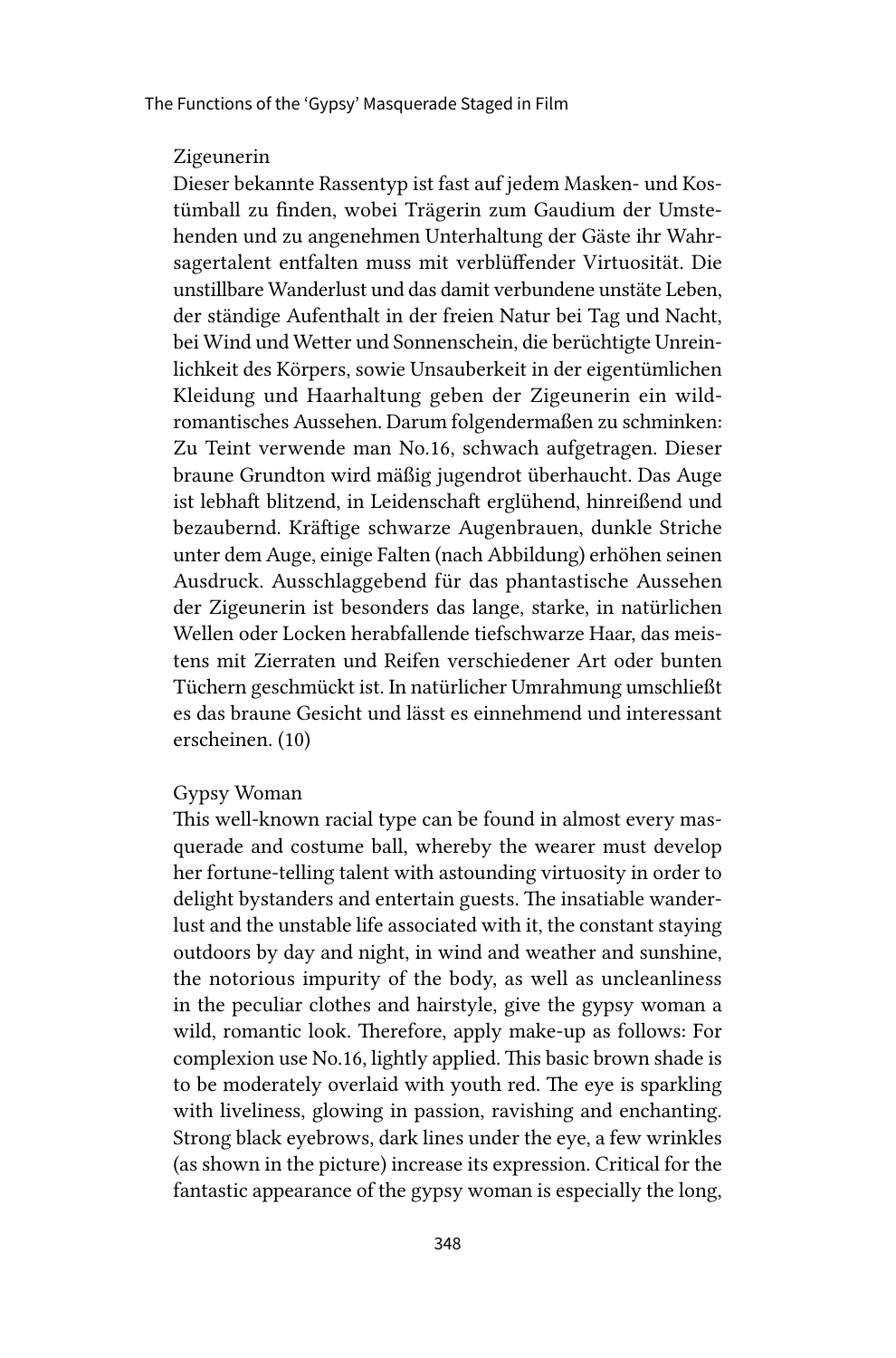strong, deep black hair falling in natural waves or curls, mostly decorated with ornaments and hoops of various kinds or colourful cloths. In a natural frame, it surrounds the brown face and makes it appear engaging and interesting. [my translation, R.M.]

In the preface to the first edition, Julius Pfeffer from the Federal Executive Board explains with pride and enthusiasm that the guide is meant for the various professionals from the guild, but that it can also be of use to theatre make-up artists and hair stylists, as well as to the specialised schools. Pfeffer underscores the need for the guide by referring to 'reality':

Wohl sind Lehrbücher für den Friseur- und Perückenmacherberuf vorhanden; aber der schnelle Fortschritt auf den Gebieten der modernen Mode und Technik bedingt naturgemäß, dass alles aufgeboten werden muss, um ein genaues Bild, die Wirklichkeit, wie sie die moderne Bühne erfordert, herzustellen. (3)

There are textbooks for the hairdressing and wig-making professions, but the rapid progress in the fields of modern fashion and technology naturally means that everything has to be done to create an accurate picture, the reality, as required by the modern stage. [my translation, R.M.]

Added to the considerations voiced above, this example should hopefully help understand the still-prevalent high level of acceptance, even admiration, of 'gypsy'-themed films in academic and film circles. In the light of this discussion, it is opportune to revise the thesis of "projective identification" advanced by the film scholar Dina Iordanova in her often-quoted book *Cinema of Flames,* published in 2001 (216). According to Iordanova, 'gypsy'-themed films from the 'Balkans' are not made to represent the Roma minority but to project concern about the 'ethno-national' Self, so that the projected image of the 'gypsy' conforms to the way the 'Balkans' want to be perceived by the West; the author asserts that "the compassion exhibited for the plight of the Roma is often a parabolical expression for the (suppressed) self-pitying attitude of the dominant group, who may be dominant in one context, but feels subservient in another" (216). Iordanova's thesis has gained new currency and is assertively promoted in some recent publications, namely Jasmina Tumbas's article "Countering Persecution,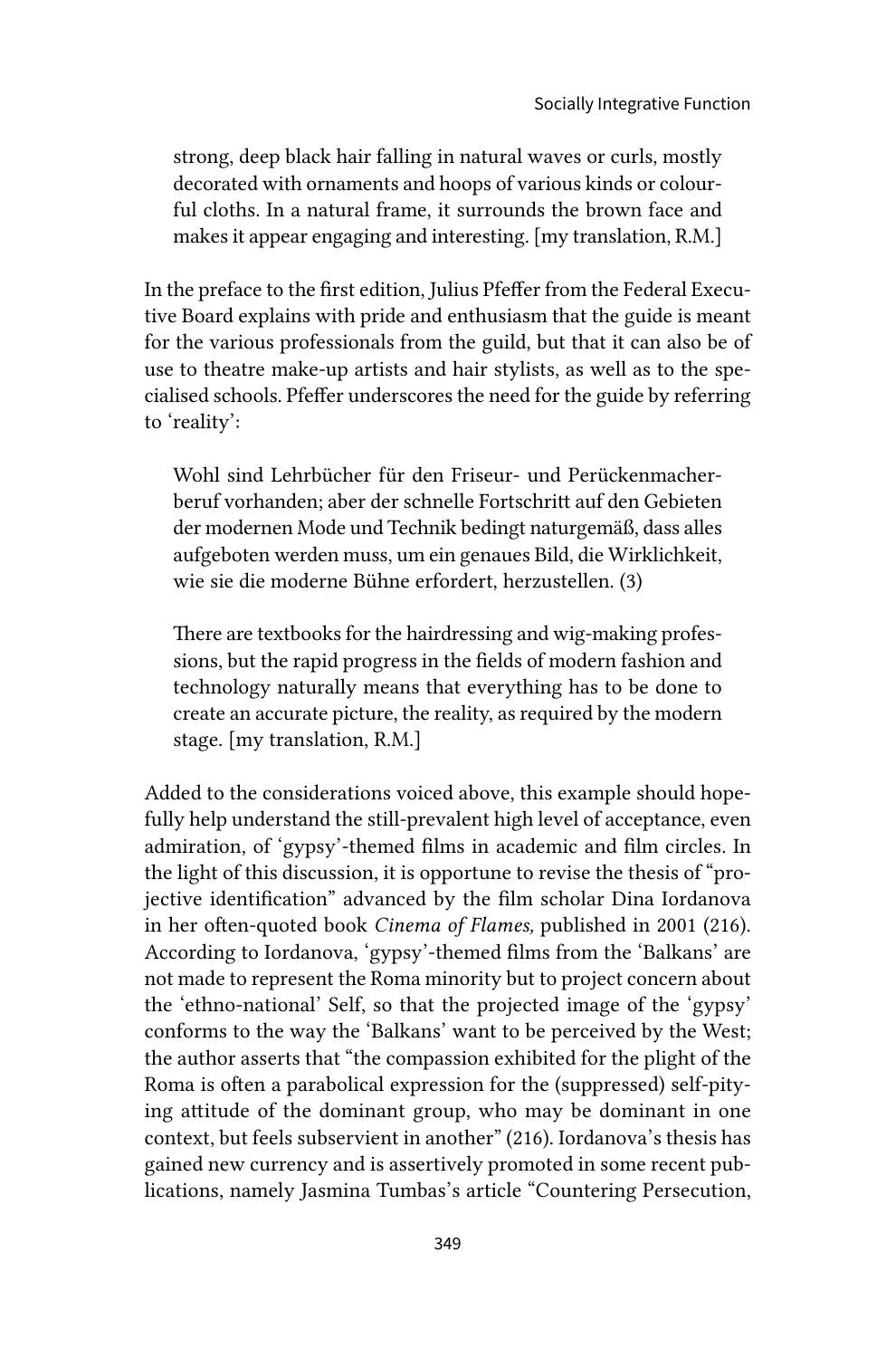The Functions of the 'Gypsy' Masquerade Staged in Film

Misconceptions, and Nationalism; Roma Identity and Contemporary Activist Art" (cf. 114), and Sunnie Rucker-Chang's article "Roma Filmic Representation as Postcolonial 'Object'" (cf. 855–856), while Goran Stanić details the scholarly debate on the term's utility in his dissertation *The Roma Between the Self and the Other: Representations of the Roma in Yugoslavian and Serbian Narrative Film* (cf. 28–29).152 Undeniably, the thesis of "projective identification" contains an element of truth, yet Iordanova's critical analysis stops halfway through, paying attention only to the phase of identification and ignoring the effect of dis-identification and distancing; what is more, her text takes up the perspective of the filmmakers and foregrounds the grievances of the dominant culture which they represent, a position that runs the risk of exonerating the antigypsy form/content of the said films. Let us not forget here that – as the case of Yugoslav 'gypsy'-themed films has clearly demonstrated – it is the non-Roma filmmaking team, the director and the lead actors, who reap the benefits from staging the 'gypsy' spectacle; they might decry their marginal position in Europe and yet they are the ones who receive the prestigious awards and garner the lavish international attention, a personal artistic victory that has also raised the reputation of the entire Yugoslav national cinema, whereas the Roma lay actors are excluded from the success and altogether from the filmmaking industry (see also Section 5.4.1). As a conclusion to this subsection, we can say in a nutshell that the socially integrative function of 'gypsy'-themed films manifests itself on various planes – its paradoxical workings can affect directly the non-Roma members of the film crew by integrating them into renowned film circles, and this type of career advancement is usually the most immediate and easily traceable outcome of the socially integrative function, but this function can also be studied in a broader context, as an 'ethno-racially' inflected paradox art intervention that engages local and foreign audiences in an intra-national and/or in an international  $I - I'$  dialogue over the issue of 'whiteness'.

<sup>152</sup> It is striking that in his corpus-based analysis of "Roma-themed films", Goran Stanić does not make a single reference to racism as one possible reason for the stereotypical representations of the "Roma" characters (29).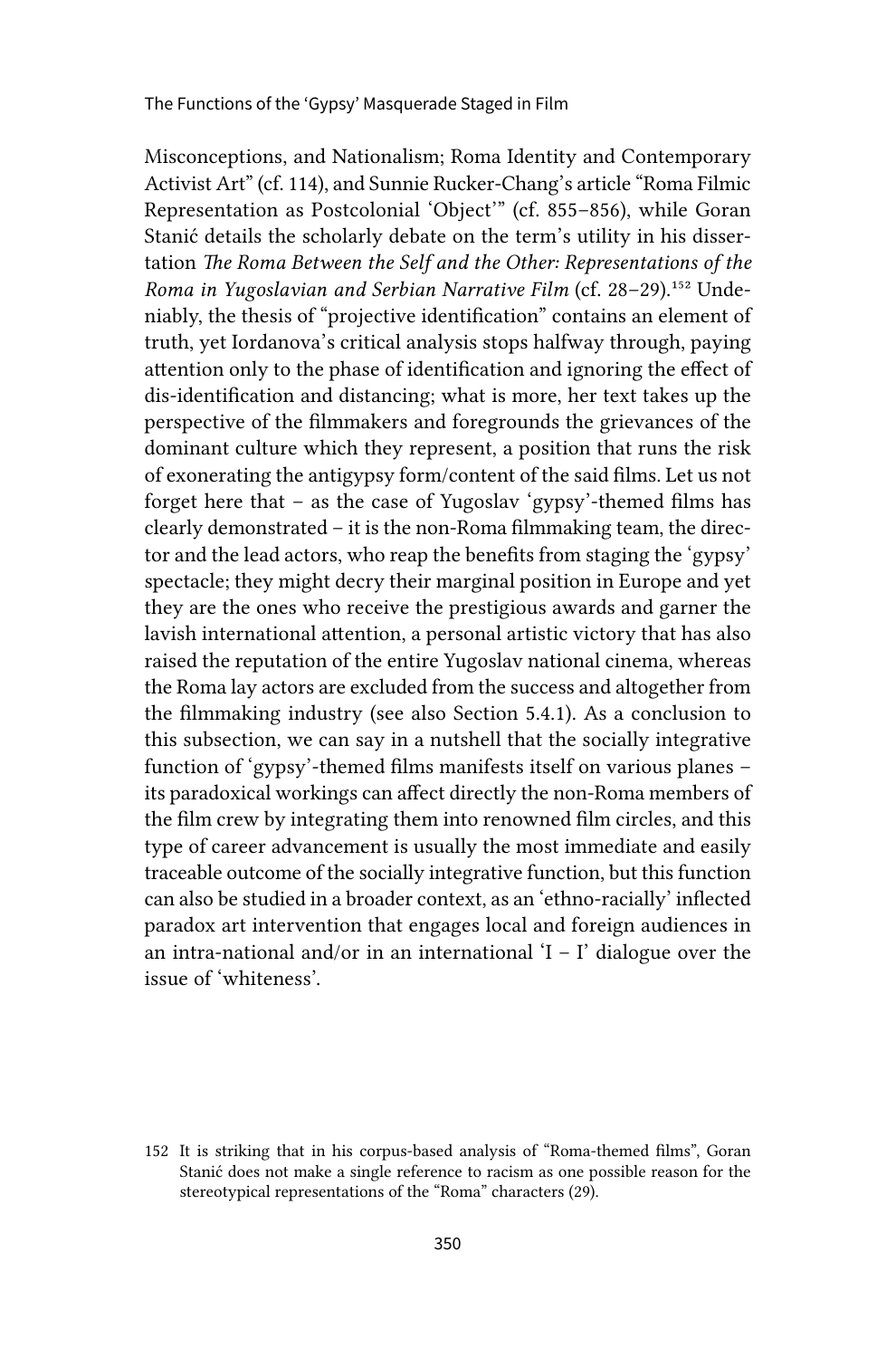\*\*\*

In Chapter One, the pivotal question was raised as to which conditions enable a genuine dialogue between two (power-unequal) interlocutors, and so far, this question has not received an explicit answer. When discussing the mechanism of dialogic exchange within the hierarchically structured semiosphere, the Russian semiotician Yuri Lotman points to love, "however strange this may sound in this kind of textbook", and asserts that "a necessary condition of dialogue is love, the mutual attraction of the participants" (*Universe* 143). Considering the problematic, often non-existent dialogue between dominant national cultures (in Europe and the USA) and their traditionally ostracised Roma minority groups, it is more productive to rephrase the notion of love by recalling Erich Fromm's negatively formulated explanation in *The Art of Listening*: "To understand another means to love him – not in the erotic sense, but in the sense of reaching out to him and of overcoming the fear of losing oneself" (193). Now, the question as to what makes a genuine dialogue possible is connected to another, very practical question that must have formed in the meantime in the reader's mind: namely, what is the artistic alternative to 'gypsy'-themed films? Considering the critique levied at the films' authentication strategies, is it at all possible to shoot a film about Roma? Is the study implicitly advancing the thesis that more Roma should be involved in the filmmaking process as a way of ensuring fair representation and film quality, and does this demand for increased participation of minority representatives not run the risk of becoming itself a fallacious, essentialising form of authentication? Again, the answers are complex and multifaceted, so I will outline a general direction in which to continue the query process. As to the involvement of Roma at all stages of filmmaking, this is without doubt a necessary condition for raising filmmaking standards, but it is not a sufficient condition, because it needs to be coupled with a paradigmatic shift of perspective towards the minority, towards the dominant culture and towards the medium of film. In its originally planned scope, the current book was meant to have two more parts, in which the remaining two segments of the film corpus were to be considered in detail: the group of films that re-write the 'gypsy' mask and the group of films that transcend the 'gypsy' mask and its racialising aesthetics. These two parts would have thus provided an insight into alternative strategies of representation that a number of exceptionally talented filmmakers have come up with. Due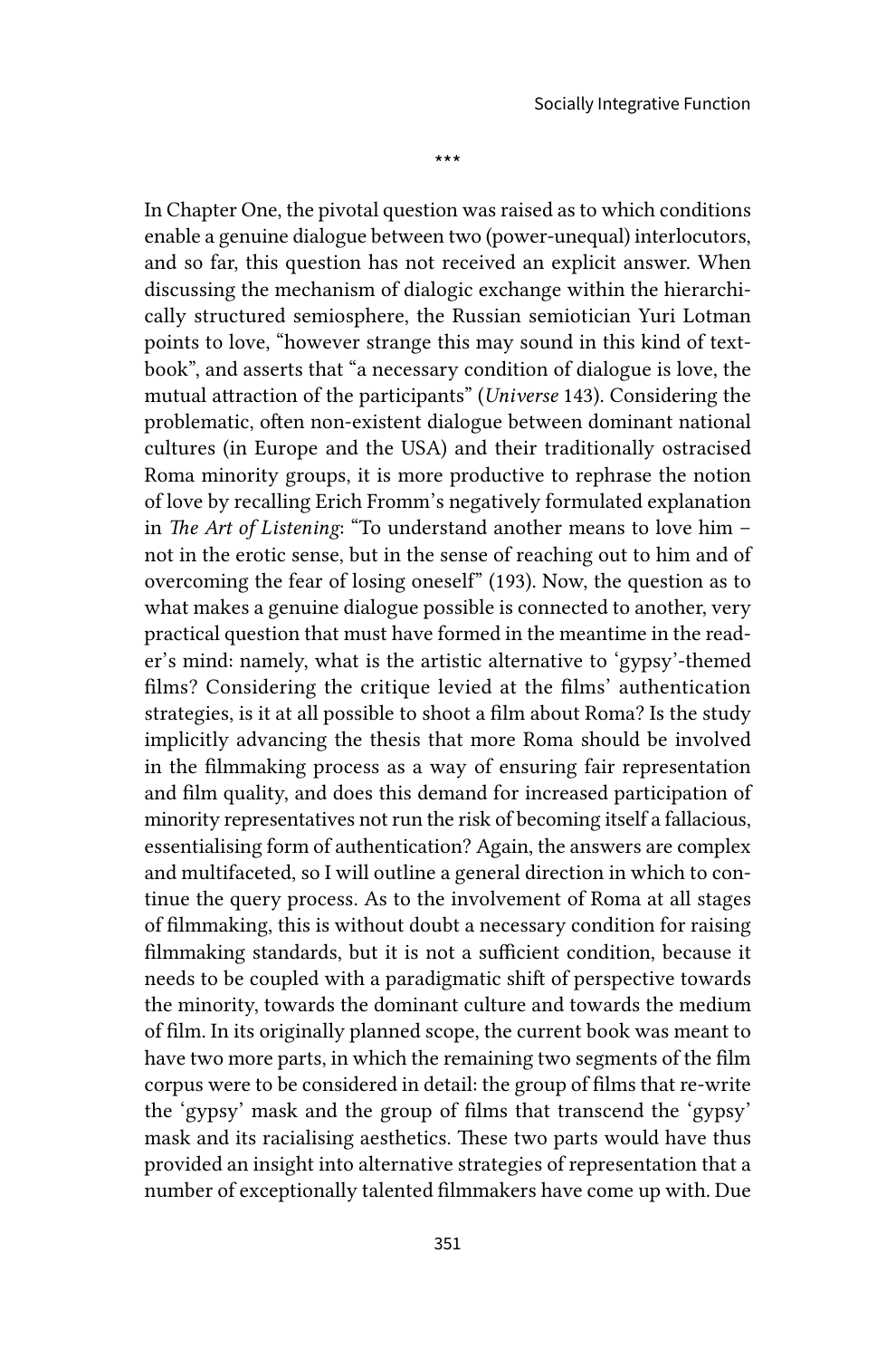The Functions of the 'Gypsy' Masquerade Staged in Film

to various constraints, these parts have not yet materialised, so I can instead offer the reader several film examples that can serve, for the time being, as a shortcut answer:

- Tony Gatlif's filmography
- *The Raggedy Rawney* (1988, Dir. Bob Hoskins)
- *Train of Life* (1998, Dir. Radu Mihăileanu)
- *Gypsy Woman* (2001, Dir. Sheree Folkson)
- *Brats* (2002, Dir. Zdeněk Tyc)
- *El Paso* (2009, Dir. Zdeněk Tyc)
- *Duh Babe Ilonke* (2011, Dir. Tomislav Zaja)
- *Just the Wind* (2012, Dir. Benedek Fliegauf)
- *Peaky Blinders* (2013, Script Steven Knight)
- *Aferim!* (2015, Dir. Radu Jude)
- *The Garbage Helicopter* (2015, Dir. Jonas Selberg Augustsén)
- *The Deathless Woman* (2019, Dir. Roz Mortimer).

## 9.6 The Phenomenon of 'Gypsy'-themed Films Viewed from Five Different Perspectives: An Overall Conclusion

The present study is dedicated to one largely disregarded phenomenon in the history of European and American cinema and this is the phenomenon of 'gypsy'-themed fiction films. Analysing a wide range of works, the study demonstrates that 'gypsy'-themed fiction films constitute a genre of their own and occupy a central place in the national cinemas on the Old Continent and in the USA since the birth of film. Specific to these films is their skeletal structure of an 'ethno-racial' masquerade, their inherent likeness to the cinema of attractions and film *noir*, as well as the instrumental use they make of the overfamiliar 'gypsy' figure – invariably portrayed as the 'non-white' Other – for the construction, (re-)negotiation and stabilisation of national 'white' identities across Europe and the USA. The research findings are presented in nine chapters, whereby each chapter throws light on the subject matter from a new angle, expanding the discussion with a new set of analytical tools and theoretical coordinates. This systematic change of perspective requires, in turn, readers to equip themselves with a new 'set of eyes' for each new chapter; thus, each of the nine chapters presupposes a substantial readjustment of the mental lens. It is important to stress here, once again, that in each film example, the analytical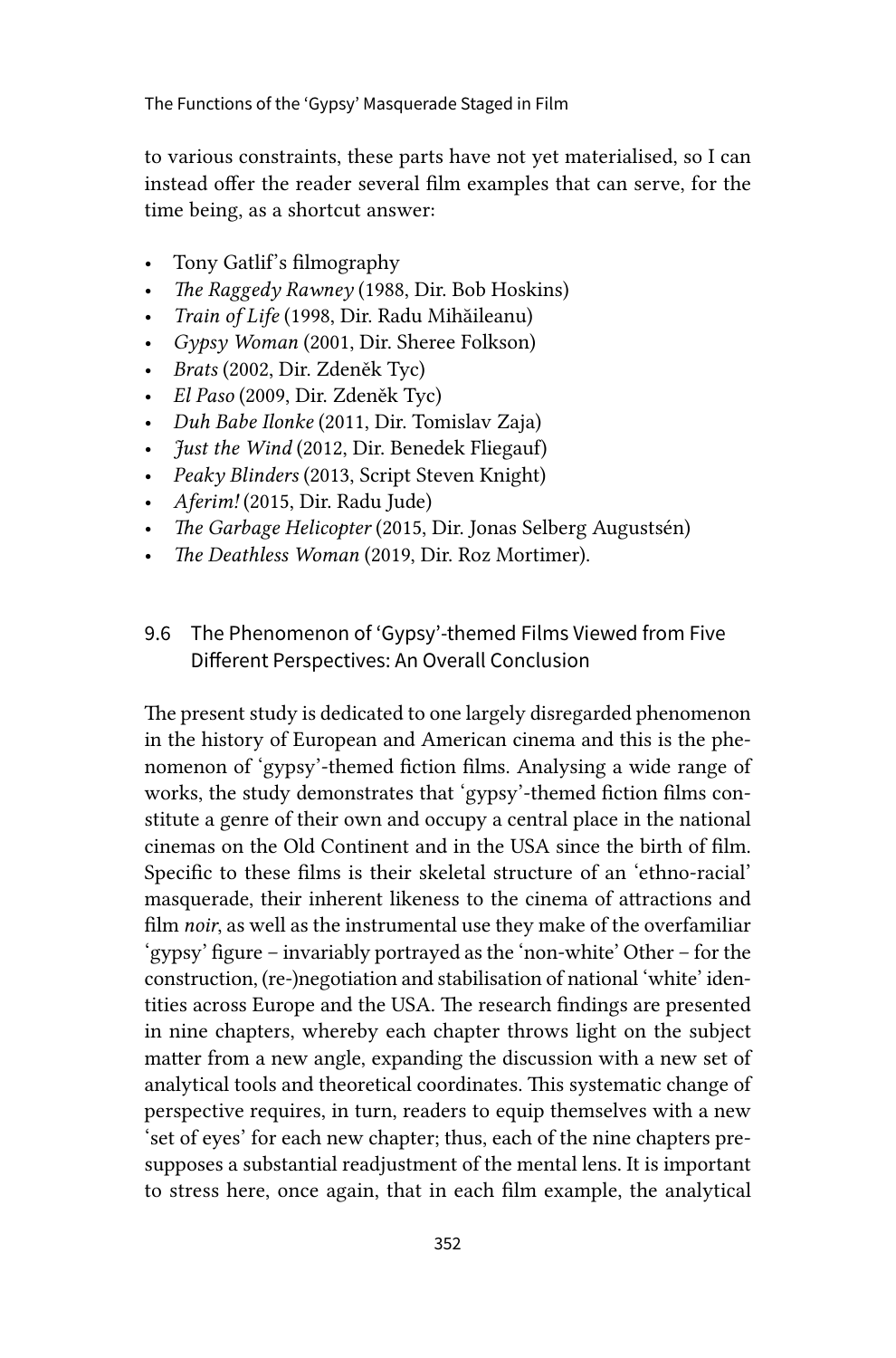focus is directed at one select aspect, so that the film analyses cannot and should not be read as evaluations of the works in their entirety.

The theoretical foundations of the study are outlined in Chapter One, which advances a novel approach to the analysis of screen images of 'gypsies', or in fact of any ethnicised/racialised identity, an approach based on Hans Belting's notion of the mask. This approach is led by the understanding that the human face is unrepresentable in itself; since it finds itself in a state of constant change, the human face in practice escapes all attempts to have it fixed on a material surface, which is to say that every attempt to capture the human face on canvas, on paper or on the silver screen is only partially successful and provides more information about the materials, techniques and traditions of representation than about the given face. Therefore, by opting for the notion of the mask, the study can highlight two important points: firstly, that the really existing Roma gain visibility in film, and generally in representational arts, exclusively via the visual regime imposed by the 'gypsy' mask, a practice that represents nothing less than a form of aesthetic scapegoating; and secondly, that the 'gypsy' mask can be attributed at will to any other individual or minority group in an act of symbolic violence, but also that it can be appropriated by artists in a symbolic act of rebellion or even for purely commercial reasons. Importantly, in the analysis of the films, the 'gypsy' mask is not considered in isolation, as is usually the case, but always in its relation to the national identity construct, that is in a dialogic exchange with the 'white' mask. Overall, it can be claimed that the spectacle of the 'gypsy' mask – regardless of whether it is coded in positive or in negative terms – is invariably deemed antithetical to the spectacle of the national Self.

The research findings presented here rest on extensive empirical material, a film corpus comprising 153 film titles released between the years 1897 and 2019, of which there are 118 fiction films and 35 documentaries (with some newer titles added after the final count). Chapter Two provides an overview of the process of corpus building, lists the sources of information, comments on the main selection criteria and gives insight into the corpus structure. Thematically, the film corpus consists of three main segments, of which fiction 'gypsy'-themed films represent the largest one. It should be made clear that the segment consisting of 'gypsy'-themed films exemplifies the dominant tendency in the staging of the 'gypsy' mask; this prevalent tendency is called here the racialising aesthetics of authentication. The other two comparatively smaller segments of the film corpus exemplify aesthetic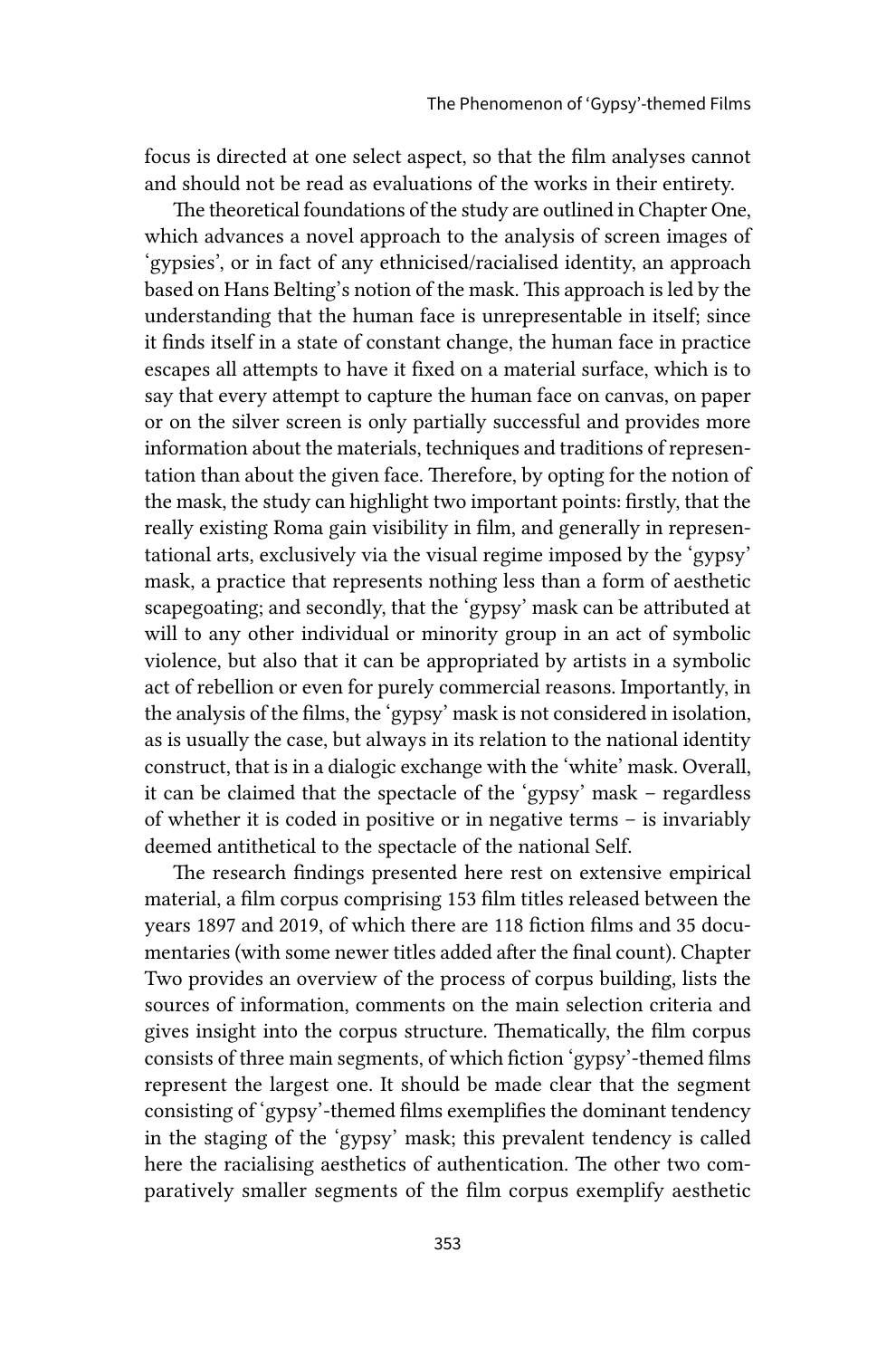countertendencies which are not covered in detail by the study and remain to be examined.

As a kind of prologue to the topic of 'gypsy'-themed films, Chapter Three offers insight into the silent era via the motif of 'gypsy' childtheft. Chapter Four is a central element of the architecture of the book, as it outlines in summary form the methodology underpinning the entire study: the five-tiered analytical approach that has been developed specifically for the evaluation of 'gypsy'-themed fiction films and which offers a multi-perspective assessment of each film by examining its 1) production set-up, 2) content matrix, 3) visual design, 4) paratextual framing, and 5) functions. Following the algorithm established by this approach, the remaining five chapters take up and delve into each of these five aspects, offering insight into the films' racialising aesthetics of authentication by citing concrete examples, either entire works or select film sequences.

Subsequently, the focus in Chapter Five is exclusively on the politics of production. To expose the masquerade nature of 'gypsy'-themed films and to provide a certain distance from their emotional allure, a parallel is drawn between the films and blackface minstrel shows. Considering the asymmetrical distribution of roles at the phase of film production, it becomes plain to see that 'gypsy'-themed films are nothing other than ventriloquised cultural forms. With hardly any exceptions, these fictional works of art are scripted, directed and playacted by professionals from the dominant national culture, and in the cases when Roma lay actors are involved, this takes place after scrupulous casting based on dark skin colour and conformity to stereotype. Another recurrent feature of the films is the deployment of Roma extras who are used – together with their homes, music, language and artefacts – as authenticity props.

Introducing the next shift in focus, Chapter Six draws attention to the content matrix of the 'gypsy' mask. In the form of keywords, this content matrix abstracts the characterisation of the imaginary 'gypsy' figure – its distinctive qualities, personality traits, inner values and all other notable attributes ascribed to it over the length of a given film. As a way of pointing to the structural affinity that 'gypsy'-themed films have with the cinema of attractions, the choice for the first sample film fell on the US production *The Bohemian Girl* (1936). The second sample film subjected to a sequence-by-sequence content analysis in this chapter is *King of the Gypsies* (1978), again a US production, which, in addition, brings to light the affinity 'gypsy'-themed films have with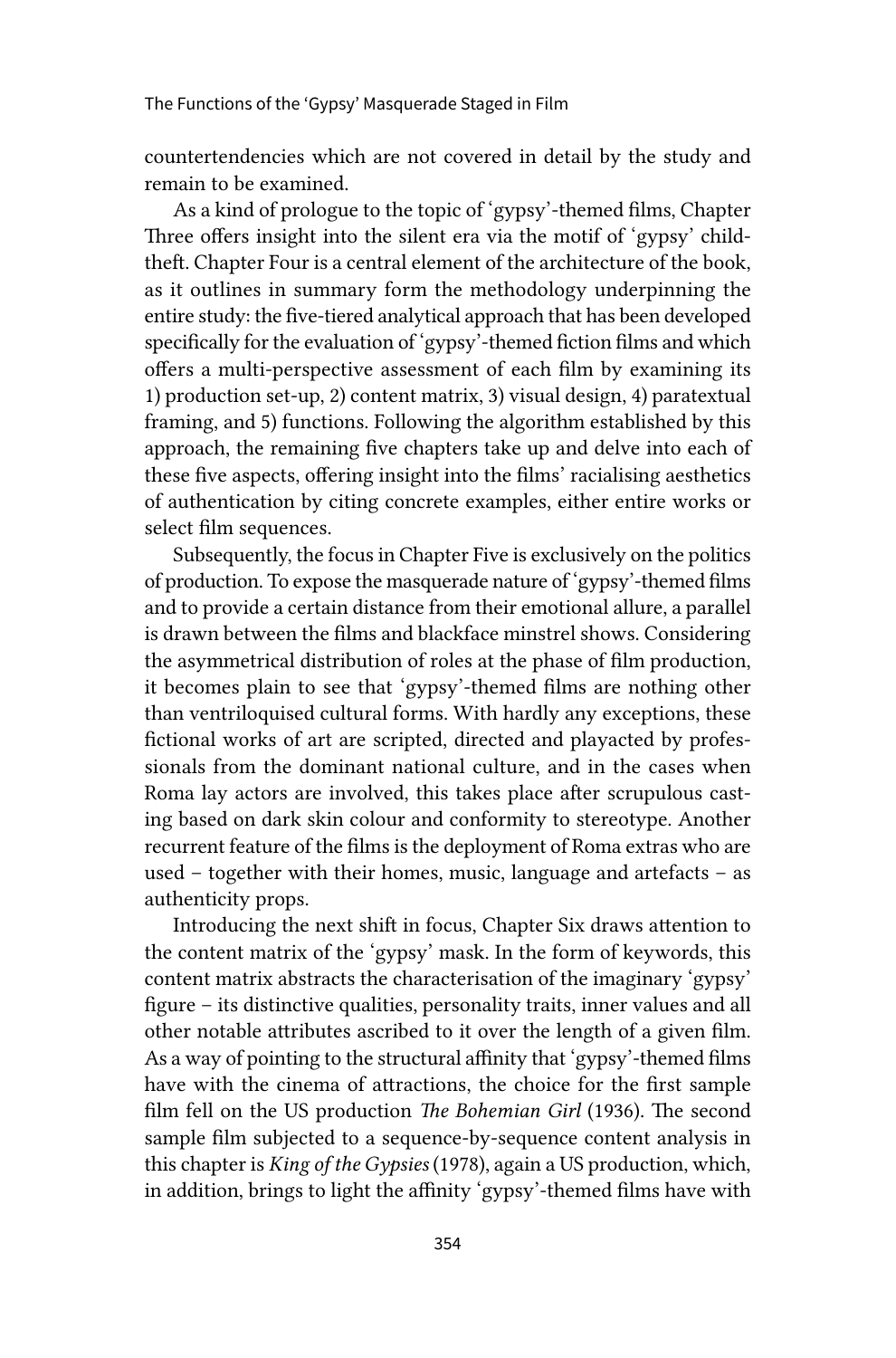film *noir*. The comparative content analysis of the two US productions helps deepen the understanding of the functionality of the 'gypsy' mask, its subordination to the 'white' mask and the continuities and discontinuities in its fabrication. As for the dramaturgy, it should be noted that the plot structure in 'gypsy'-themed films unfolds vertically, as in melodramas and *noir* films, and is marked by the hero's inability to change his/her life circumstances through conscious effort or action.

In Chapter Seven, the focus of attention changes from narrative content to visual form. The formal analysis of 'gypsy'-themed films, in turn, foregrounds the colour symbolism of the 'gypsy' mask as well as its complex and often ambivalent relationship to film lighting, facial visibility and realist skin colour. Following the convention, the 'gypsy' mask is brought to life on the big screen as a universally recognisable sign that signifies absence of light. The meaning of this sign may be interpreted by filmmakers figuratively, to refer to darkness, that is, the shadowy side of human nature, and/or 'ethno-racially', to indicate the character's belonging to the 'non-white' part of the spectrum of human groupings. Subsequently, when characters from national majorities in Europe and the USA are visualised in juxtaposition to 'gypsies', they tend to be markedly blond. As such, the black-and-white aesthetics in 'gypsy'-themed films is fraught with many intricacies, which are discussed in further detail in relation to three very different works: the Serbian romantic musical *Gucha – Distant Trumpet* (2006), the Norwegian silent rural drama *Gipsy Anne* (1920) and the Polish black-and-white biographical film *Papusza* (2013).

The cinematic effect of documentary (ethnographic) authenticity forms the aesthetic core of 'gypsy'-themed fiction films. Not only that but 'gypsy' authenticity appears to be the yardstick by which the films' artistic merit is generally measured and it also seems to be their main selling point. Elusive, multifaceted and continually shifting with technological advancement, the aesthetic quality of authenticity specific to 'gypsy'-themed fiction films is, however, meticulously scripted, directed and staged. The power of its aura rests in the ability to transpose the purely fictional into 'a slice of reality'. Chapter Eight scrutinises the various elements and strategies of authentication deployed in 'gypsy'-themed films, focusing specifically on paratexts, visual style and sound design.

The final Chapter Nine outlines the main five functions performed by 'gypsy'-themed films. Similar to blackface minstrel shows, the cinematic spectacle of the 'gypsy' mask fulfils an array of disparate functions,